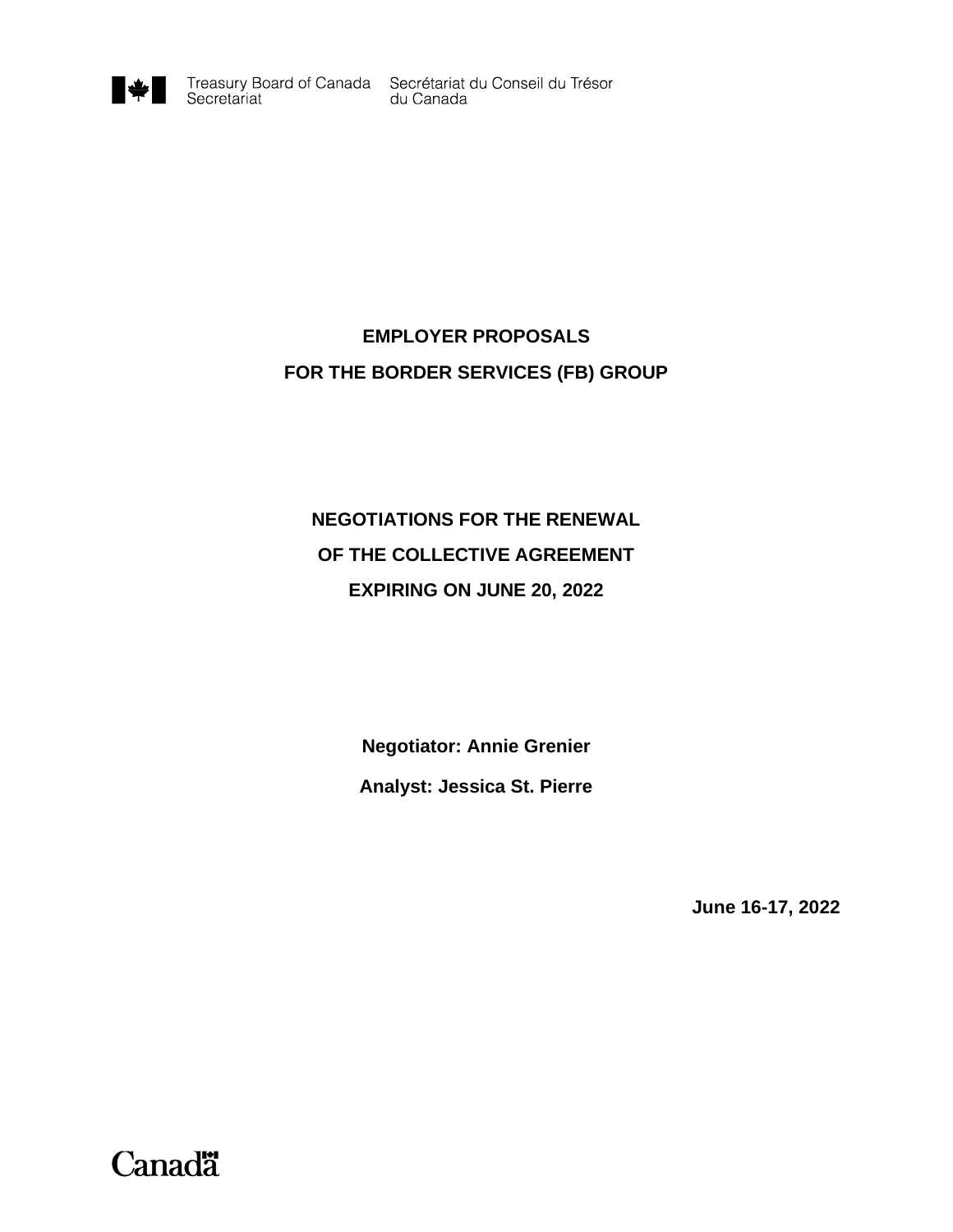| Table of Contents                                                                |    |
|----------------------------------------------------------------------------------|----|
|                                                                                  |    |
|                                                                                  |    |
| ARTICLE 33 - LEAVE, GENERAL, AND ARTICLE 34 - VACATION LEAVE WITH PAY  5         |    |
|                                                                                  |    |
|                                                                                  |    |
| ARTICLE 38 MATERNITY LEAVE WITHOUT PAY ARTICLE 40 - PARENTAL LEAVE WITHOUT PAY 8 |    |
|                                                                                  |    |
|                                                                                  |    |
|                                                                                  |    |
| VARIOUS ARTICLES EXTRA DUTY WORK PERFORMED FROM A REMOTE LOCATION  10            |    |
|                                                                                  |    |
|                                                                                  |    |
|                                                                                  |    |
|                                                                                  |    |
|                                                                                  |    |
|                                                                                  |    |
|                                                                                  |    |
|                                                                                  |    |
|                                                                                  |    |
|                                                                                  |    |
| APPENDIX B - MEMORANDUM OF UNDERSTANDING () WITH RESPECT TO THE VARIABLE SHIFT   |    |
|                                                                                  | 23 |
|                                                                                  |    |
| Appendix L - MEMORANDUM OF UNDERSTANDING () PAID MEAL PREMIUM 24                 |    |
|                                                                                  |    |
|                                                                                  |    |
|                                                                                  |    |
|                                                                                  |    |
|                                                                                  |    |
|                                                                                  |    |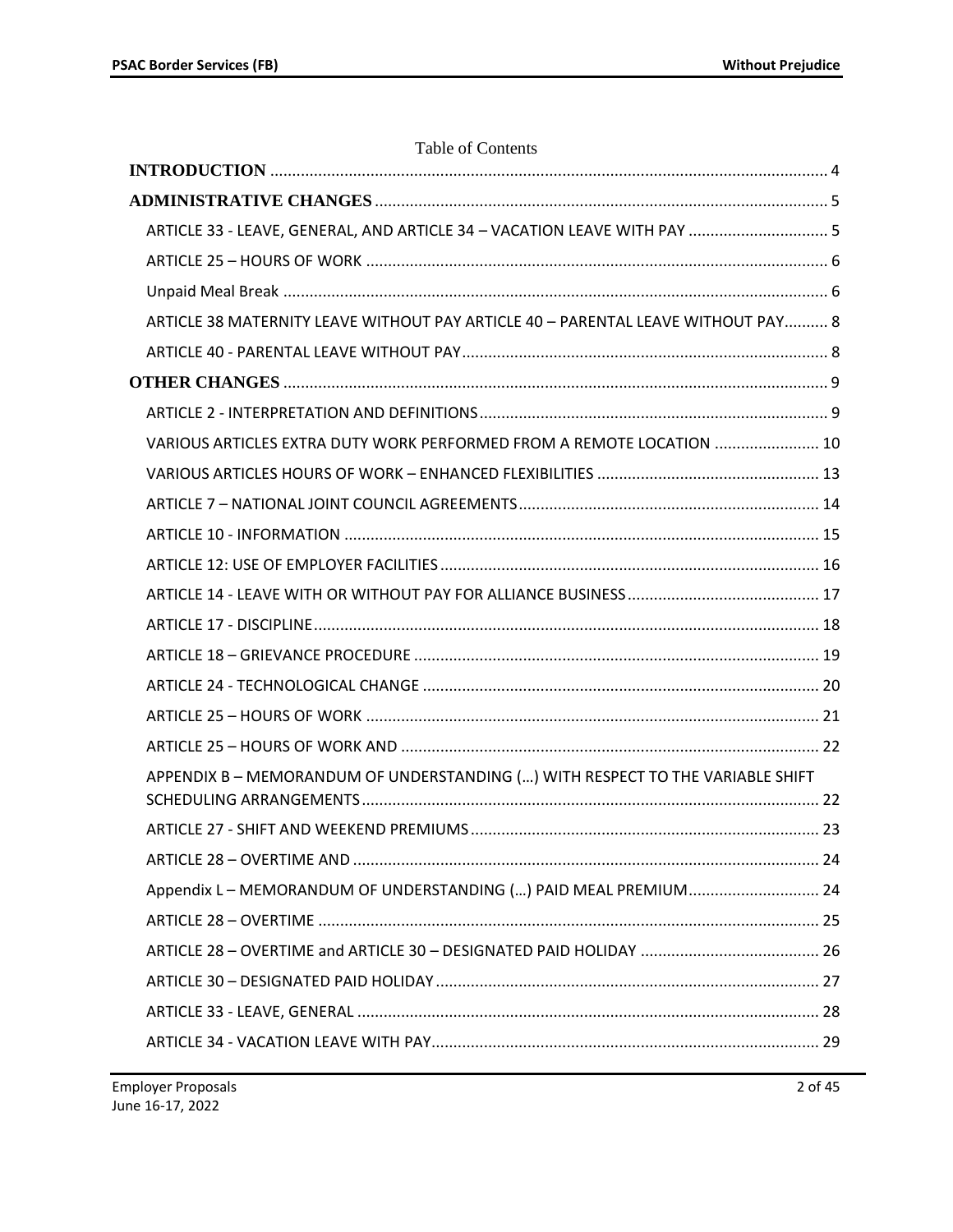| APPENDIX D MEMORANDUM OF UNDERSTANDING BETWEEN THE TREASURY BOARD OF CANADA<br>AND THE PUBLIC SERVICE ALLIANCE OF CANADA WITH RESPECT TO IMPLEMENTATION OF THE        |
|-----------------------------------------------------------------------------------------------------------------------------------------------------------------------|
| APPENDIX E MEMORANDUM OF UNDERSTANDING WITH RESPECT TO A JOINT LEARNING                                                                                               |
| APPENDIX H MEMORANDUM OF UNDERSTANDING SALARY PROTECTION <del>: RED CIRCLING</del> 39                                                                                 |
| APPENDIX J MEMORANDUM OF UNDERSTANDING BETWEEN THE TREASURY BOARD OF CANADA<br>AND THE PUBLIC SERVICE ALLIANCE OF CANADA IN RESPECT TO LEAVE FOR UNION BUSINESS: COST |
| APPENDIX O LETTER OF UNDERSTANDING BETWEEN THE TREASURY BOARD OF CANADA AND THE<br>PUBLIC SERVICE ALLIANCE OF CANADA WITH RESPECT TO WORKPLACE CULTURE 43             |
| APPENDIX P MEMORANDUM OF UNDERSTANDING BETWEEN THE TREASURY BOARD OF CANADA<br>AND THE PUBLIC SERVICE ALLIANCE OF CANADA WITH RESPECT TO ARTICLE 41 LEAVE WITHOUT     |
|                                                                                                                                                                       |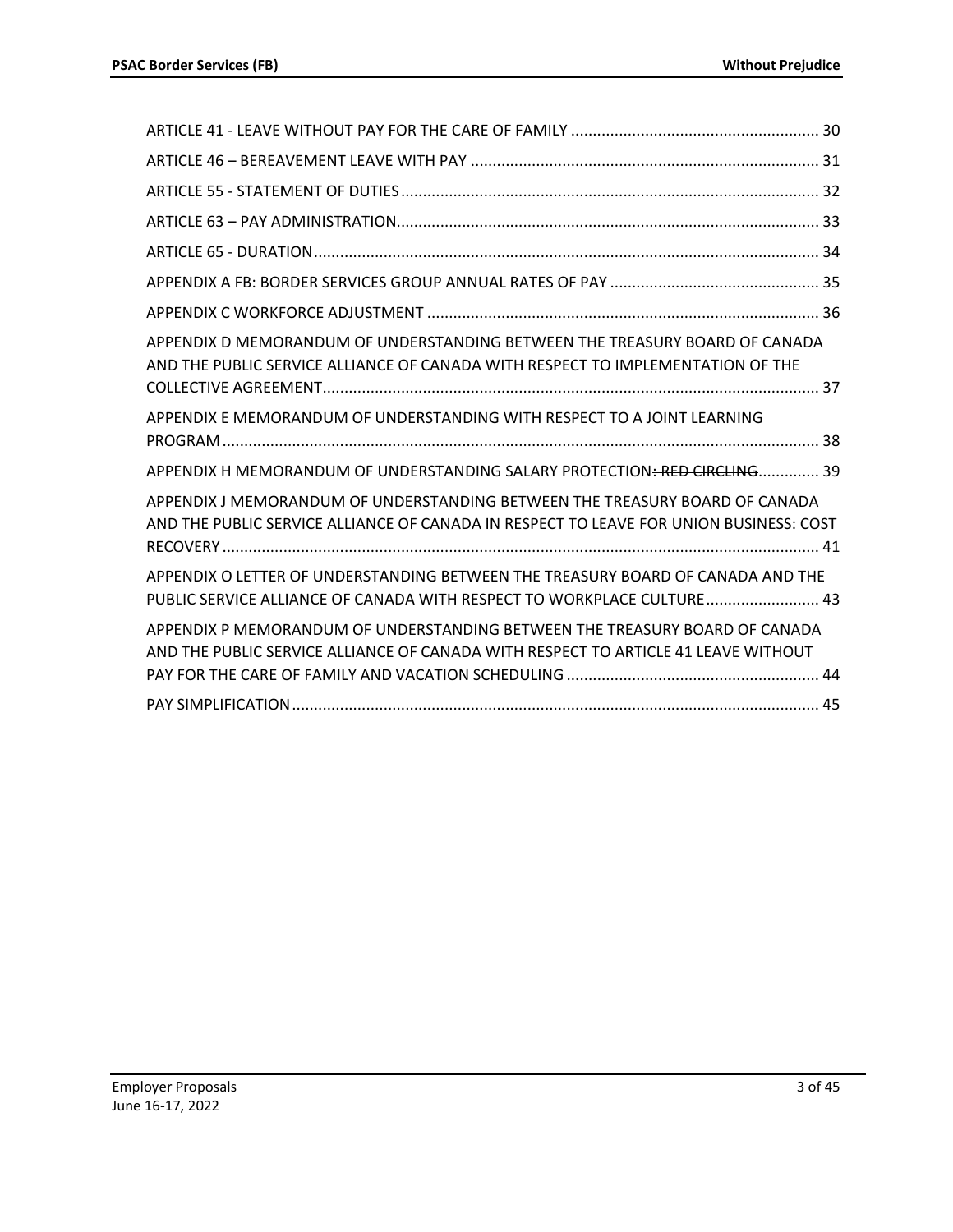# **INTRODUCTION**

<span id="page-3-0"></span>With consideration to the safety and security of Canadians, as well as supporting the continuous improvement of service to Canadians, the Employer's negotiation objectives for this round of bargaining are to:

- preserve and enhance management authorities to continue to effectively and efficiently meet operational requirements;
- enhance flexibilities with regards to hours of work provisions;
- support pay administration simplification; and
- address departmental operating priorities.

The Government of Canada is committed to reaching a collective agreement that is fair to employees, mindful of economic and fiscal context and reasonable for Canadians.

Without prejudice, attached are the Employer's initial proposals for the negotiation of a single collective agreement covering employees who are members of the Border Services (FB) bargaining unit.

The Employer reserves the right to present other proposals in negotiations as well as counterproposals with respect to union demands.

The Employer also proposes that articles of the agreement which are not modified, deleted or ultimately dealt with by the parties as proposals shall be renewed with only appropriate editorial modification to ensure compatibility with other articles as finally agreed. Those provisions or Memoranda of Understanding that have expired or are set to expire upon the signing of a new collective agreement shall not be renewed.

Proposed changes are highlighted in **bold** font. Where deletions are proposed, the words have a strikethrough "-".

The Employer reserves the right to discuss rates of pay and duration at a later time during the negotiation process.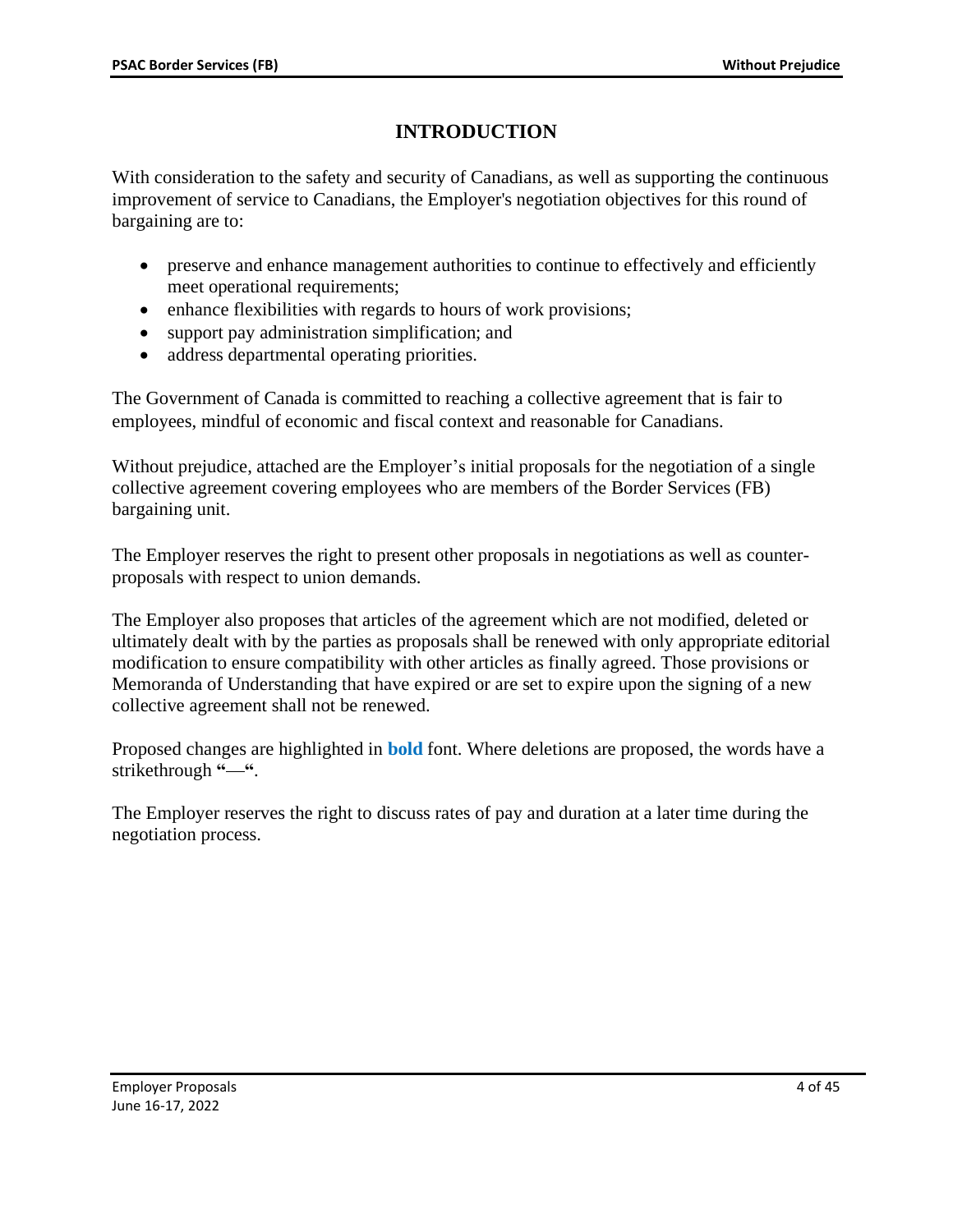# **ADMINISTRATIVE CHANGES**

# <span id="page-4-1"></span><span id="page-4-0"></span>**ARTICLE 33 - LEAVE, GENERAL, AND ARTICLE 34 – VACATION LEAVE WITH PAY**

### *The Employer wishes to remove reference to furlough leave.*

**33.06** An employee who, on the day that this agreement is signed, is entitled to receive furlough leave, that is, five (5) weeks' leave with pay upon completing twenty (20) years of continuous employment, retains his or her entitlement to furlough leave, subject to the conditions respecting the granting of such leave that are in force on the day that this agreement is signed.

(*Renumber accordingly)*

**34.05**

**[…]**

- **a. […]**
	- i. not to cancel or alter a period of vacation or furlough leave which has been previously approved in writing.

**34.06** The Employer shall give an employee as much notice as is practicable and reasonable of approval, denial, alteration or cancellation of a request for vacation or furlough leave. In the case of denial, alteration or cancellation of such leave, the Employer shall give the reason therefore in writing, upon written request from the employee.

# **34.09 Recall from vacation leave**

- a. Where an employee is recalled to duty during any period of vacation or furlough leave, the employee shall be reimbursed for reasonable expenses that the employee incurs:  $[\ldots]$
- b. The employee shall not be considered as being on vacation leave-or furlough leave during any period in respect of which the employee is entitled under paragraph (a) to be reimbursed for reasonable expenses incurred by the employee.

# **34.10 Cancellation or alteration of vacation leave**

When the Employer cancels or alters a period of vacation or furlough leave which it has previously approved in writing, the Employer shall reimburse the employee for the nonreturnable portion of vacation contracts and reservations made by the employee in respect of that period, subject to the presentation of such documentation as the Employer may require. The employee must make every reasonable attempt to mitigate such losses. **[…]**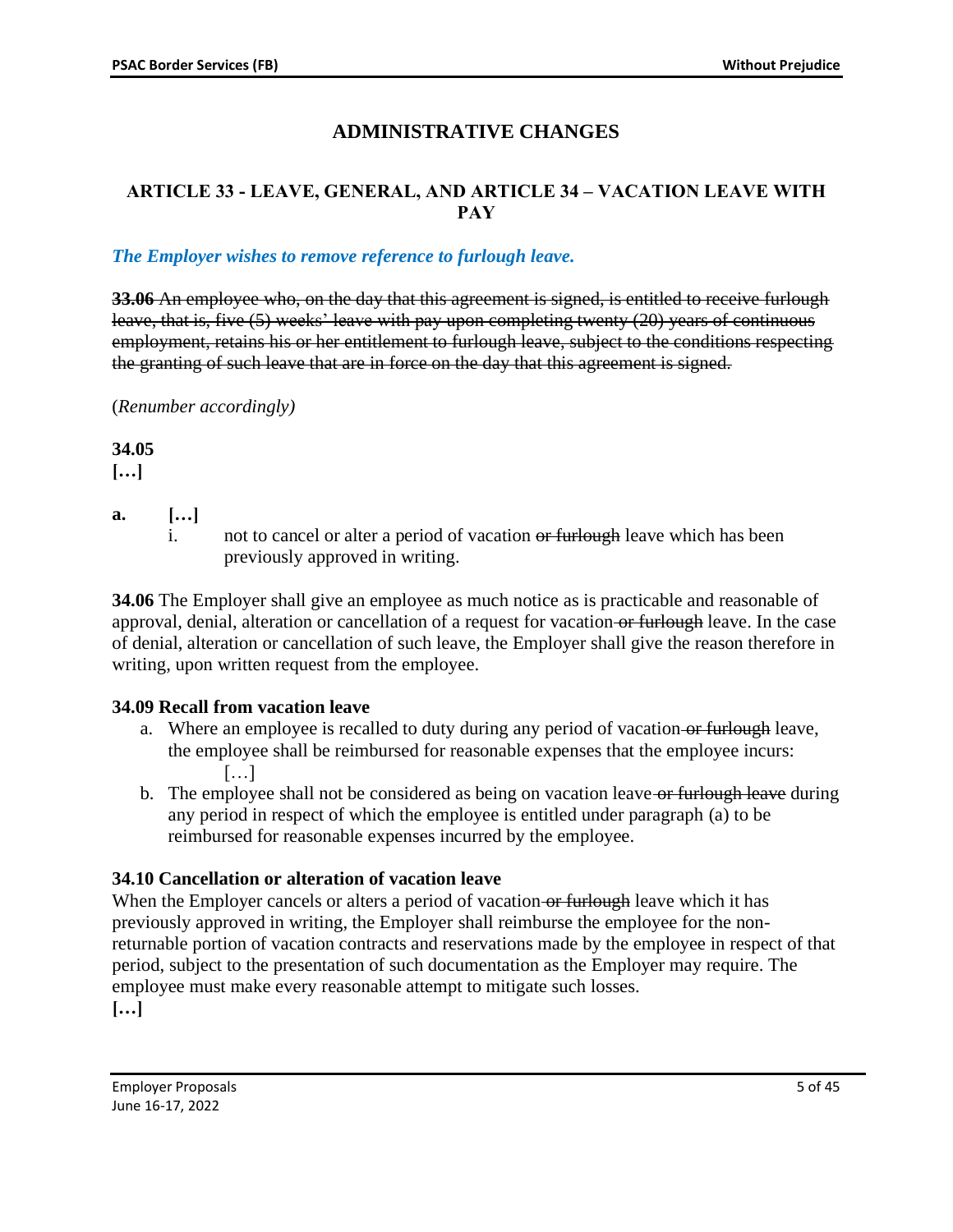**34.13** When an employee dies or otherwise ceases to be employed, the employee's estate or the employee shall be paid an amount equal to the product obtained by multiplying the number of days of earned but unused vacation and furlough leave to the employee's credit by the daily rate of pay, as calculated from the classification prescribed in the certificate of appointment on the date of the termination of employment.

### **34.16 Appointment to a separate agency**

Notwithstanding clause 34.13, an employee who resigns to accept an appointment with an organization listed Schedule V of the Financial Administration Act may choose not to be paid for unused vacation and furlough leave credits, provided that the appointing organization will accept such credits.

### **34.17 Appointment from a separate agency**

The Employer agrees to accept the unused vacation and furlough-leave credits, up to a maximum of two hundred and sixty-two decimal five (262.5) hours, of an employee who resigns from an organization listed in Schedule V of the Financial Administration Act in order to take a position with the Employer if the transferring employee is eligible and has chosen to have these credits transferred.

### **ARTICLE 25 – HOURS OF WORK UNPAID MEAL BREAK**

<span id="page-5-1"></span><span id="page-5-0"></span>*The Employer proposes to replace all references to "lunch period", "meal period" and "meal break" with references to "unpaid meal break" for consistency purposes.*

**25.04** It is recognized that certain operations require some employees to stay on the job for a full scheduled work period, inclusive of their **unpaid meal break** meal period. In these operations, such employees will be compensated for their **unpaid meal break** meal period in accordance with the applicable overtime provisions.

 $\lceil$ ...]

# **Day work**

**25.06** Except as provided for in clauses 25.09, 25.10 and 25.11:

- a. the normal workweek shall be thirty-seven decimal five (37.5) hours from Monday to Friday inclusive; and
- b. the normal workday shall be seven decimal five (7.5) consecutive hours, exclusive of an lunch period **unpaid meal break**, between the hours of 7 am and 6 pm.

 $\lceil \dots \rceil$ 

Employer Proposals 6 of 45 June 16-17, 2022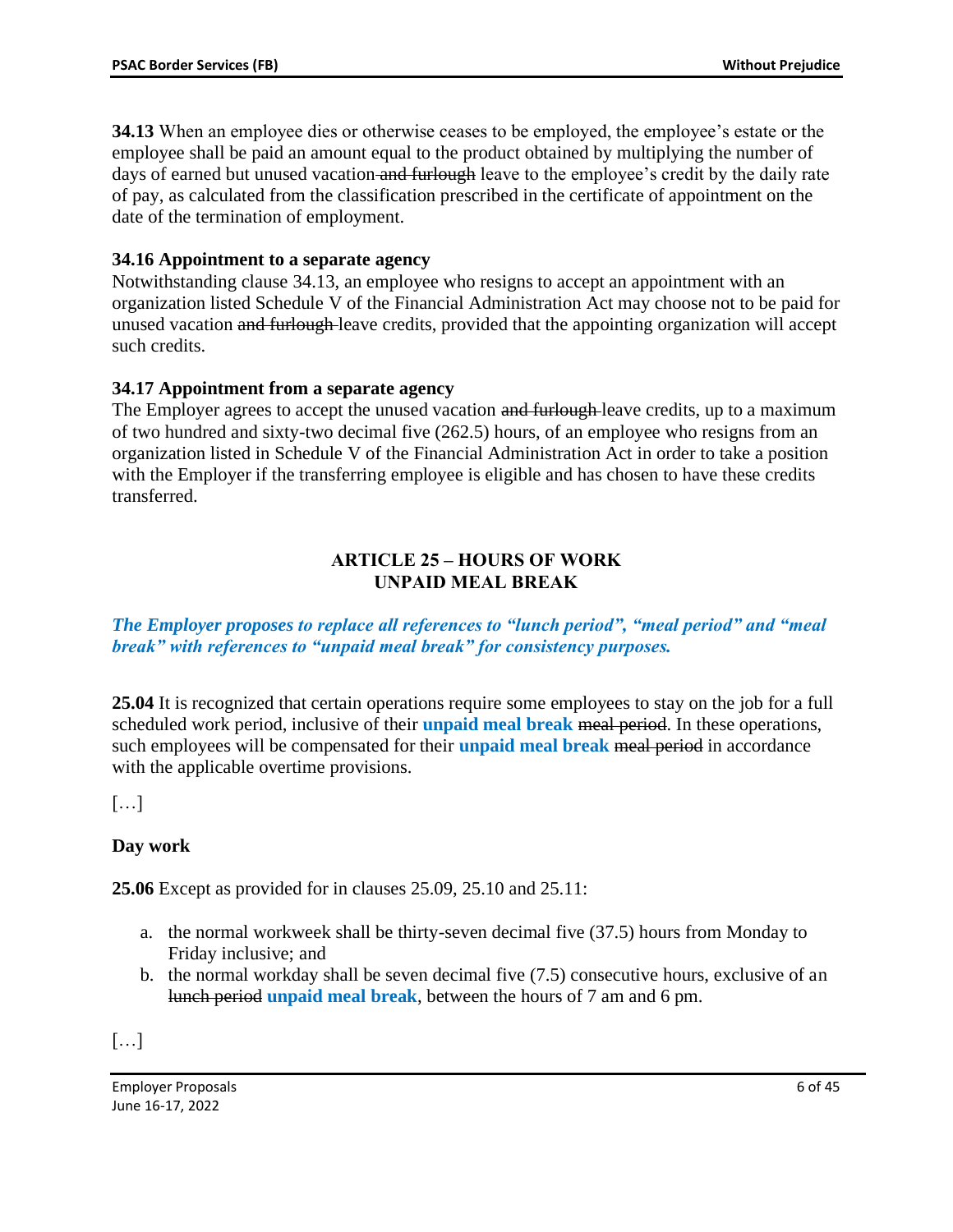**25.13** When, because of operational requirements, hours of work are scheduled for employees on a rotating or irregular basis, or on a non-rotating basis where the employer requires employees to work hours later than 6 pm and/or earlier than 7 am, they shall be scheduled so that employees, over a period of not more than fifty-six (56) calendar days:

- a. on a weekly basis, work an average of thirty-seven decimal five (37.5) hours and an average of five (5) days;
- b. work seven decimal five (7.5) consecutive hours per day, exclusive of a one half (1/2) hour **unpaid meal break** meal period;
- c. obtain an average of two (2) days of rest per week;
- d. obtain at least two (2) consecutive days of rest at any one time except when days of rest are separated by a designated paid holiday which is not worked; the consecutive days of rest may be in separate calendar weeks.

# $\lceil$ ...]

**25.19** A specified **unpaid meal break** meal period shall be scheduled as close to the midpoint of the shift as possible. It is also recognized that the **unpaid meal break** meal period may be staggered for employees on continuous operations. However, the Employer will make every effort to arrange **unpaid meal breaks** meal period at times convenient to the employees.

# […]

# **Terms and conditions governing the administration of variable hours of work**

# **25.27**

a. The scheduled hours of work of any day as set forth in a variable schedule specified in clause 25.25 may exceed or be less than seven decimal five (7.5) hours; starting and finishing times, **unpaid** meal breaks and rest periods shall be determined according to operational requirements as determined by the Employer; and the daily hours of work shall be consecutive.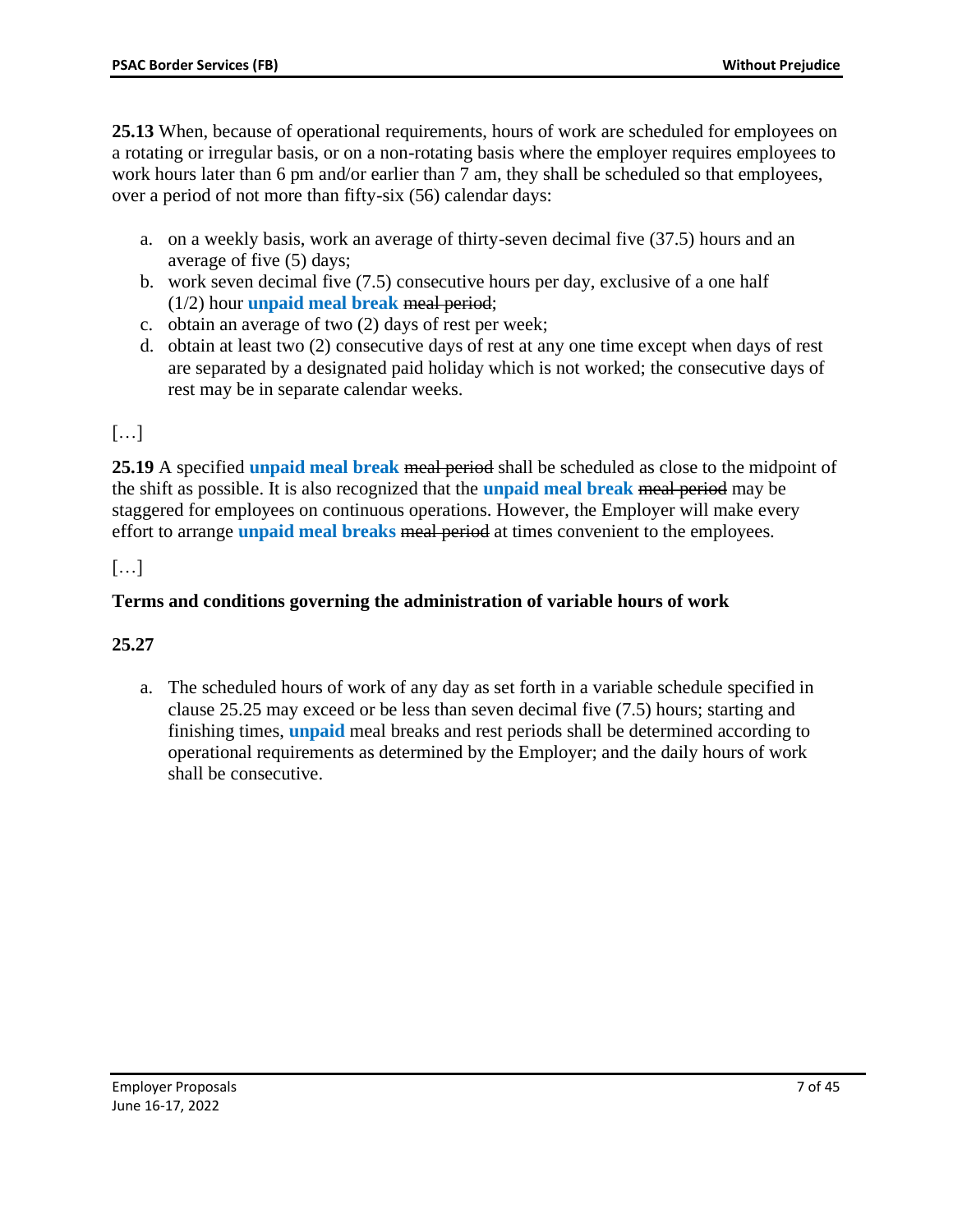### **ARTICLE 38 MATERNITY LEAVE WITHOUT PAY ARTICLE 40 – PARENTAL LEAVE WITHOUT PAY**

<span id="page-7-0"></span>*This is applicable to the French version of the agreement only.*

### **38.02**

**[…]**

i. Si l'employée devient admissible à une augmentation d'échelon de rémunération ou à un rajustement de traitement qui augmenterait son indemnité de maternité **pendant qu'elle reçoit une indemnité de maternité**, cette indemnité sera rajustée en conséquence.

# **40.02**

**[…]**

# **Option 1: standard parental allowance**

i. Si l'employé-e devient admissible à une augmentation d'échelon de rémunération ou à un rajustement de traitement qui augmenterait son indemnité parentale **pendant qu'il ou elle touche des prestations parentales**, ces prestations seront rajustées en conséquence.

# **ARTICLE 40 - PARENTAL LEAVE WITHOUT PAY**

#### <span id="page-7-1"></span>**40.03**

# **Special parental allowance for totally disabled employees**

a. An employee who:

# $[\ldots]$

ii. has satisfied all of the other eligibility criteria specified in paragraph 40.02(a), other than those specified in sections (A) and (B) of subparagraph  $40.02(a)(iii)$ , shall be paid, in respect of each week of benefits under the **standard** parental allowance**, as specified under paragraphs 40.02 (c) to (k),** not received for the reason described in subparagraph (i), the difference between ninety-three per cent (93%) of the employee's rate of pay and the gross amount of his or her weekly disability benefit under the DI Plan, the LTD plan or through the *Government Employees Compensation Act*.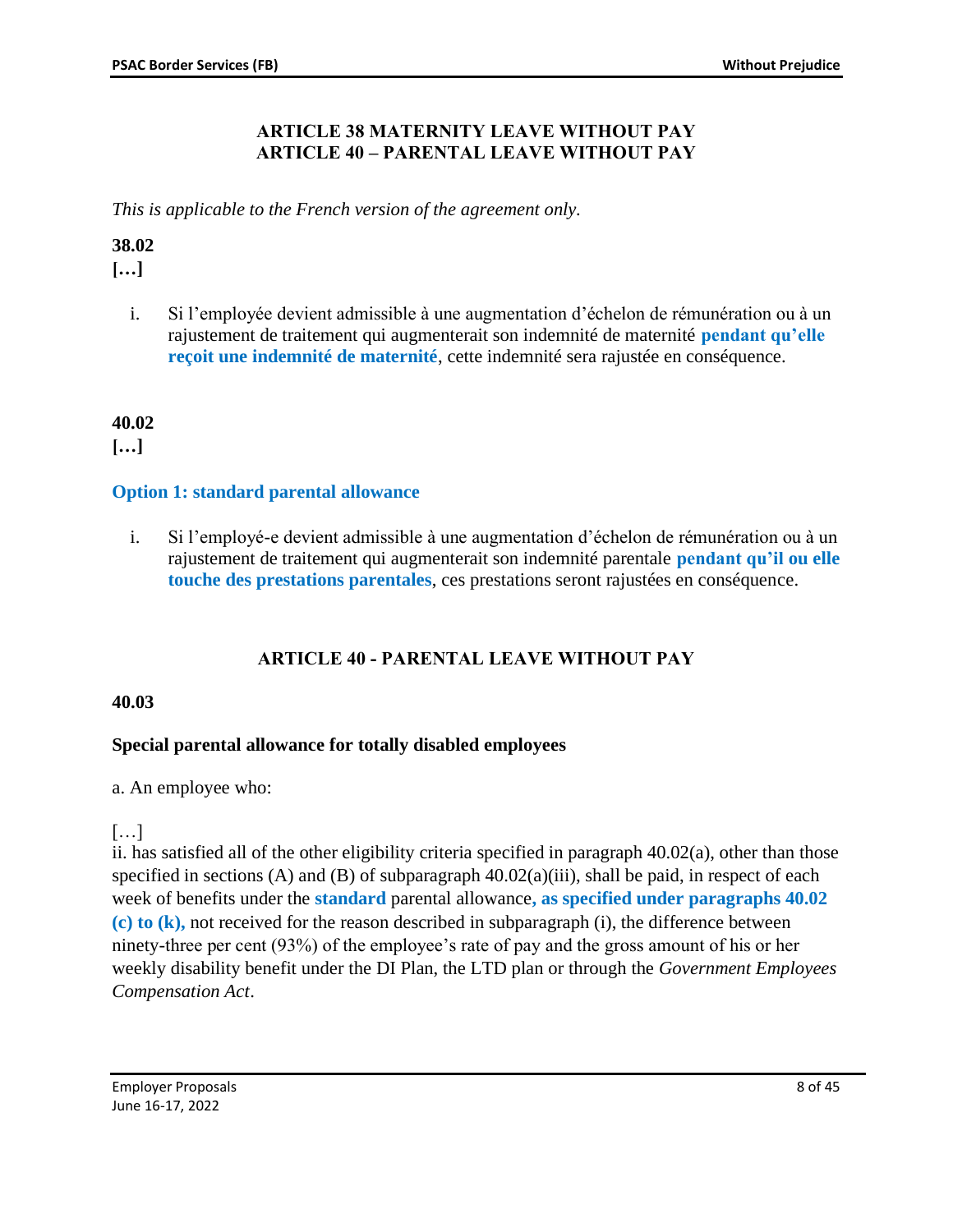# **OTHER CHANGES**

# **ARTICLE 2 - INTERPRETATION AND DEFINITIONS**

### <span id="page-8-1"></span><span id="page-8-0"></span>*The Employer wishes to clarify current language:*

"common-law partner" (conjoint de fait)

means a person *living cohabiting* in a conjugal relationship with an employee for a continuous period of at least one (1) year.

[…]

"continuous employment" (emploi continu) has the same meaning as specified in the existing *Directive on Terms and Conditions of Employment* of the Employer on the date of signing of this agreement.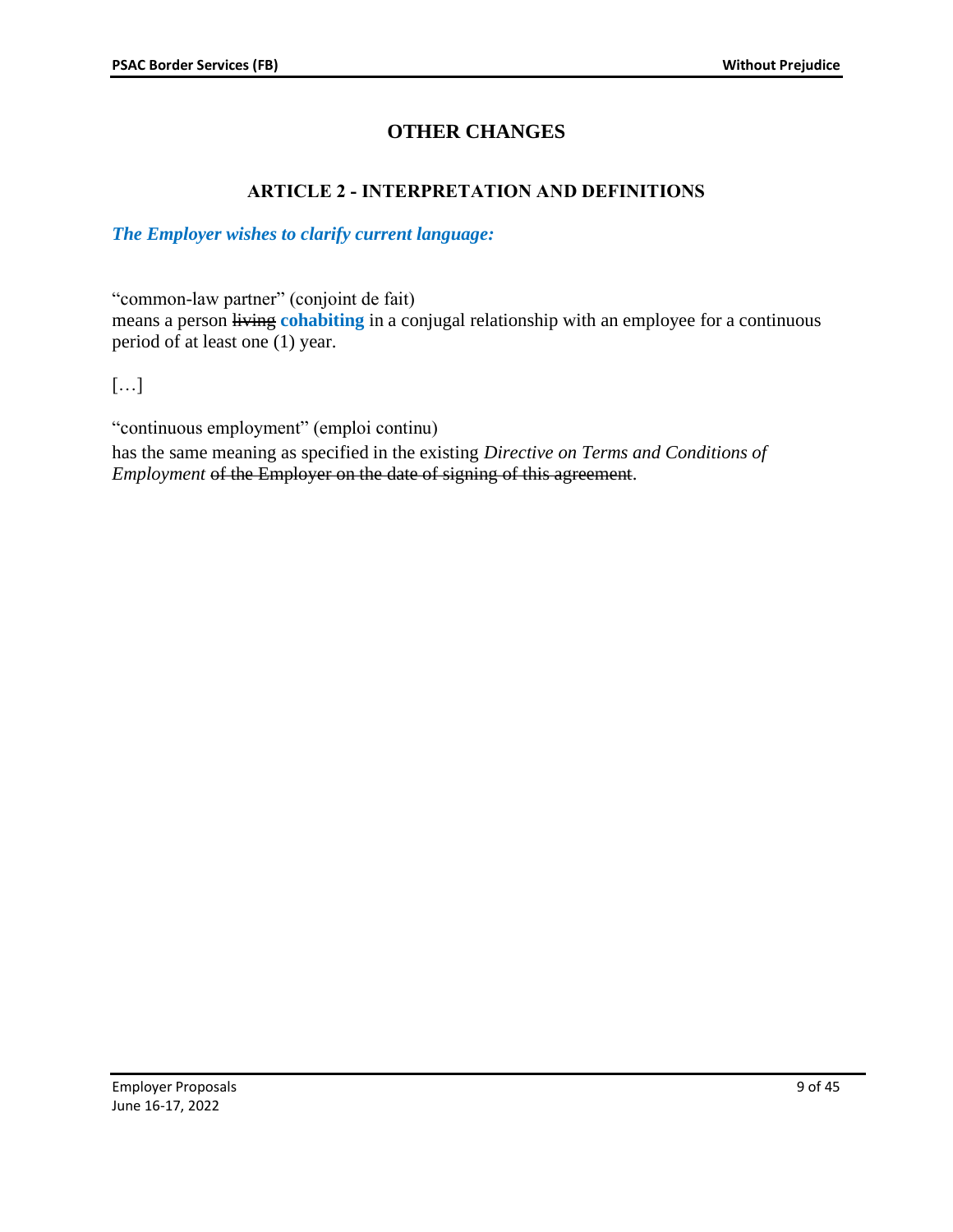# <span id="page-9-0"></span>**VARIOUS ARTICLES EXTRA DUTY WORK PERFORMED FROM A REMOTE LOCATION**

*The Employer is proposing the following modifications to Article 28: Overtime, Article 29: Standby and Article 30: Designated Paid Holidays to distinguish between when an employee physically reports to the workplace versus when the employee works remotely from the employee's residence or at another place to which the Employer agrees.* 

#### **28.04 Overtime compensation on a workday**

Subject to paragraph 28.02(a):

- a. An employee who is required to work overtime on his or her scheduled workday is entitled to compensation at time and one half  $(1 1/2)$  for the first seven decimal five (7.5) consecutive hours of overtime worked and at double (2) time for all overtime hours worked in excess of seven decimal five (7.5) consecutive hours of overtime in any contiguous period.
- b. If an employee is given instructions during the employee's workday to work overtime on that day and reports for work at a time which is not contiguous to the employee's scheduled hours of work, the employee shall be paid**:**
	- i. a minimum of two (2) hours' pay at straight-time rate or for actual overtime worked at the applicable overtime rate, whichever is the greater **when the employee has to physically report to the workplace**.**; or**
	- ii. **For actual overtime worked at the applicable overtime rate when, at the discretion of the Employer, the employee works at their residence or at another place to which the Employer agrees.**
- c. An employee who is called back to work after the employee has completed his or her work for the day and has **physically** left his or her place of work, and who **physically**  returns to **the** work**place** shall be paid the greater of:
	- i. compensation equivalent to three (3) hours' pay at the applicable overtime rate of pay for each call-back, to a maximum of eight (8) hours' compensation in an eight (8) hour period; **which shall apply only the first time an employee performs work during an eight (8) hour period.** s**S**uch maximum shall include any reporting pay pursuant to paragraph (b) or its alternate provision, or
	- ii. compensation at the applicable overtime rate for actual overtime worked,

provided that the period worked by the employee is not contiguous to the employee's normal hours of work.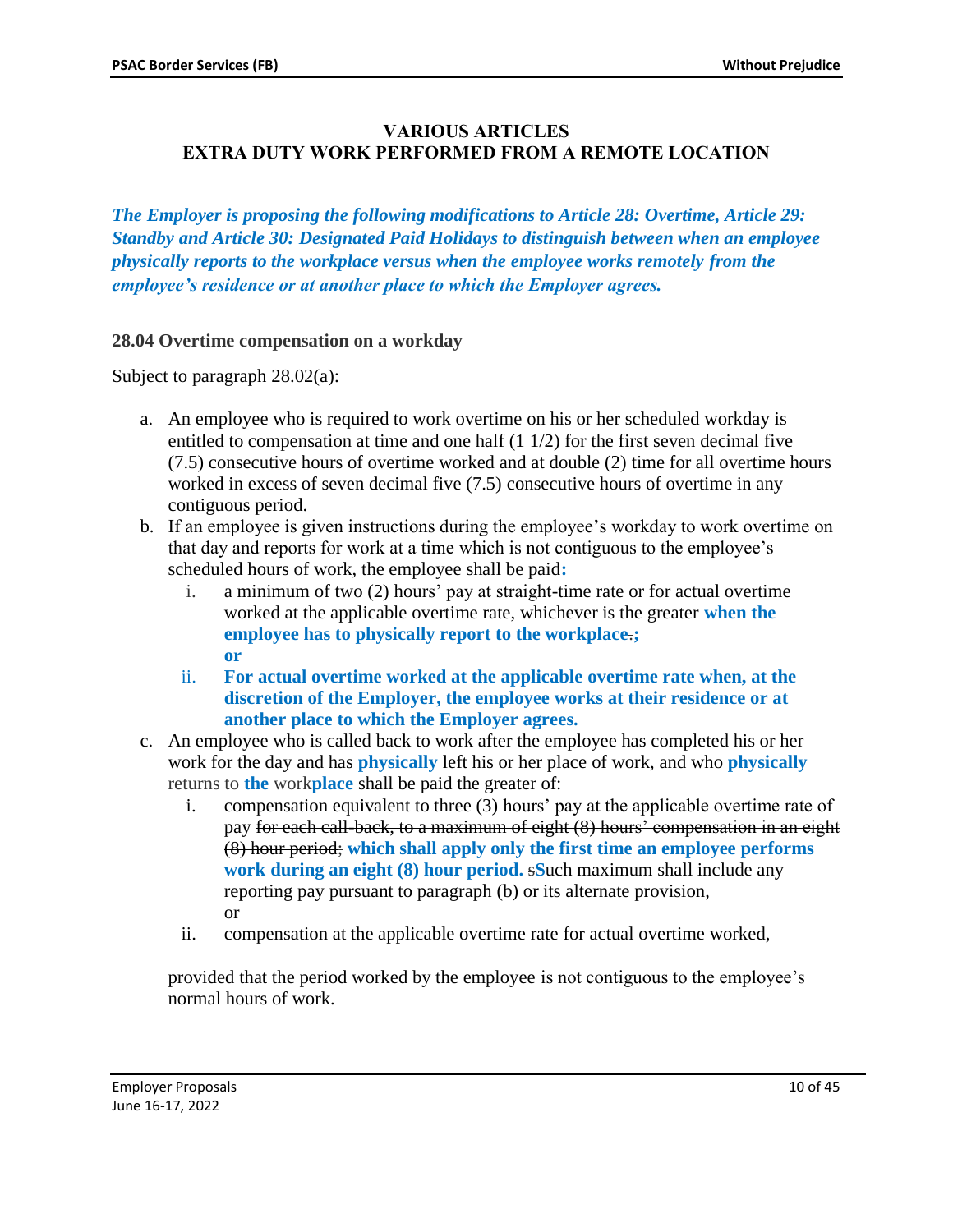d. The minimum payment referred to in subparagraph (c)(i) does not apply to part-time employees. Part-time employees will receive a minimum payment in accordance with clause 60.06 or 60.07.

#### **28.05 Overtime compensation on a day of rest**

Subject to paragraph 28.02(a):

…

c. When an employee is required to **physically** report for **to the** work**place** and reports **to the workplace** on a day of rest, the employee shall be paid the greater of:

- i. compensation equivalent to three  $(3)$  hours' pay at the applicable overtime rate for each reporting, to a maximum of eight (8) hours' compensation in an eight (8) hour period **which shall apply only the first time an employee performs work during an eight (8) hour period**; or
- ii. compensation at the applicable overtime rate.
- d. **An employee who is required to work on a day of rest may, at the discretion of the Employer, work at the employee's residence or at another place to which the Employer agrees. In such instances, the employee shall be paid for the time actually worked at the applicable overtime rate;**
- e. The minimum payment referred to in subparagraph  $(c)(i)$  does not apply to part-time employees. Part-time employees will receive a minimum payment in accordance with clause  $601.06$ .

#### **28.07 Meals**

 $[...]$ 

- c. Reasonable time with pay, to be determined by the Employer, shall be allowed the employee in order that the employee may take a meal break either at or adjacent to the employee's place of work.
- d. Meal allowances under this clause shall not apply**:**
	- ii. to an employee who is in travel status, which entitles the employee to claim expenses for lodging and/or meals.**;**
		- **or**
	- iii. **to an employee who has obtained authorization to work at the employee's residence or at another place to which the Employer agrees.**

**Article 29: Standby**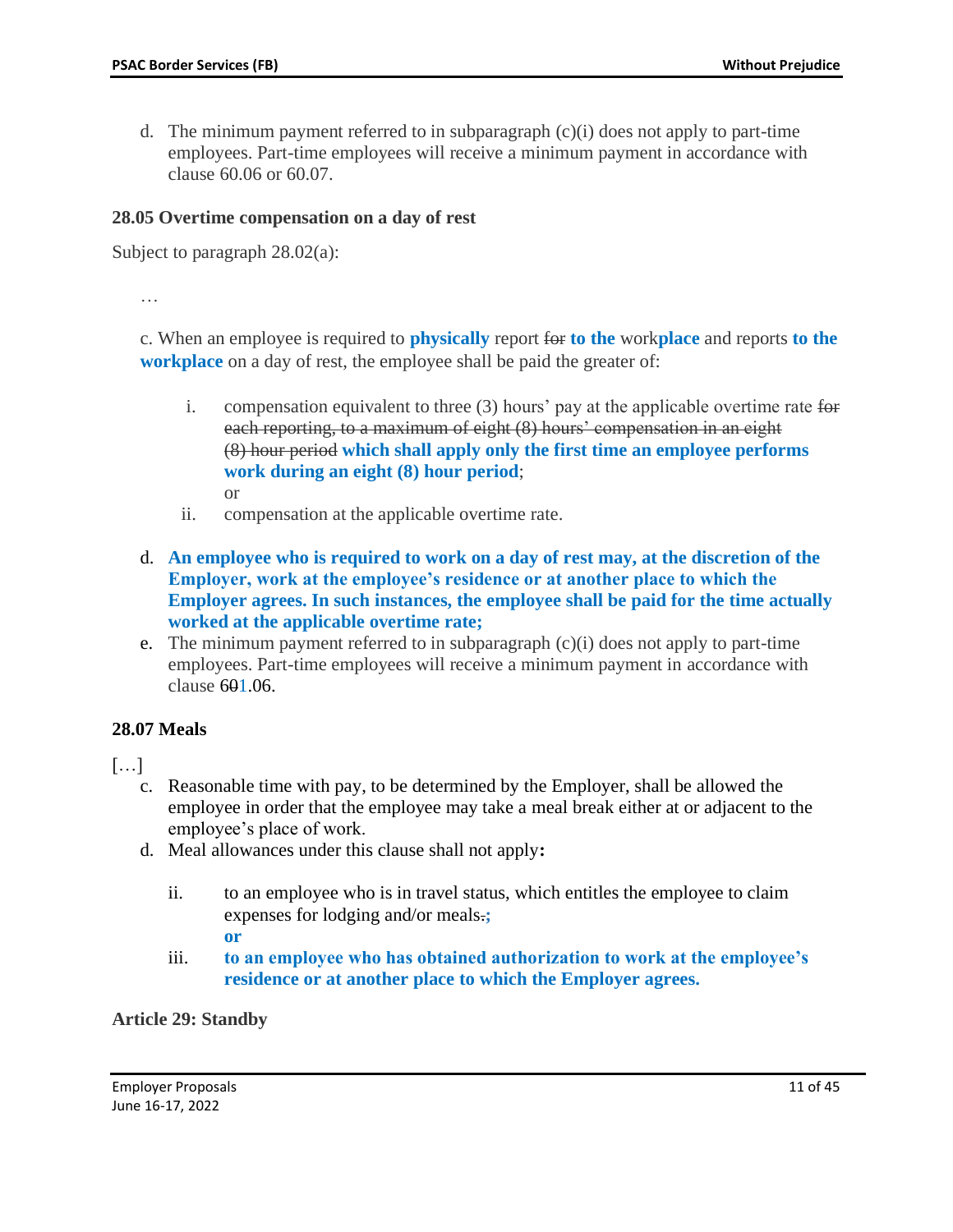$\left[\ldots\right]$ 

# **29.02**

 $\lceil \dots \rceil$ 

- d. An employee on standby who is required to **physically** report for **to the** work**place** and reports **to the workplace** shall be compensated in accordance with paragraph **28.04 (b)(i),** 28.04(c) or 28.05(c), and is also eligible for reimbursement of transportation expenses in accordance with clause 28.08.
- e. **An employee on standby who is required to work may, at the discretion of the Employer, work at the employee's residence or at another place to which the Employer agrees. In such instances, the employee shall be compensated at the applicable overtime rate for any time worked.**

# **30.08 Reporting for work on a designated holiday**

- a. When an employee is required to **physically** report for **to the** work**place** and reports **to the workplace** on a designated holiday, the employee shall be paid the greater of:
	- i. compensation equivalent to three (3) hours' pay at the applicable overtime rate of pay for each reporting, to a maximum of eight (8) hours' compensation in an eight (8) hour period, **which shall apply only the first time an employee performs work during an eight (8) hour period,** such maximum shall include any reporting pay pursuant to paragraph 28.04(c); or
	- ii. compensation in accordance with the provisions of clause 30.07.
- b. **An employee required to work on a designated holiday may, at the discretion of the Employer, work at the employee's residence or at another place to which the Employer agrees. In such instances, the employee shall be paid for the time actually worked at the applicable overtime rate.**
- c.  $\overline{b}$ . The minimum payment referred to in subparagraph (a)(i) does not apply to part-time employees. Part-time employees will receive a minimum payment in accordance with clause 60**1**.10 of this agreement.
- d. c. When an employee is required to **physically** report for **to the** work**place** and reports **to the workplace** under the conditions described in paragraph (a) and is required to use transportation services other than normal public transportation services, the employee shall be reimbursed for reasonable expenses incurred as follows:

[…]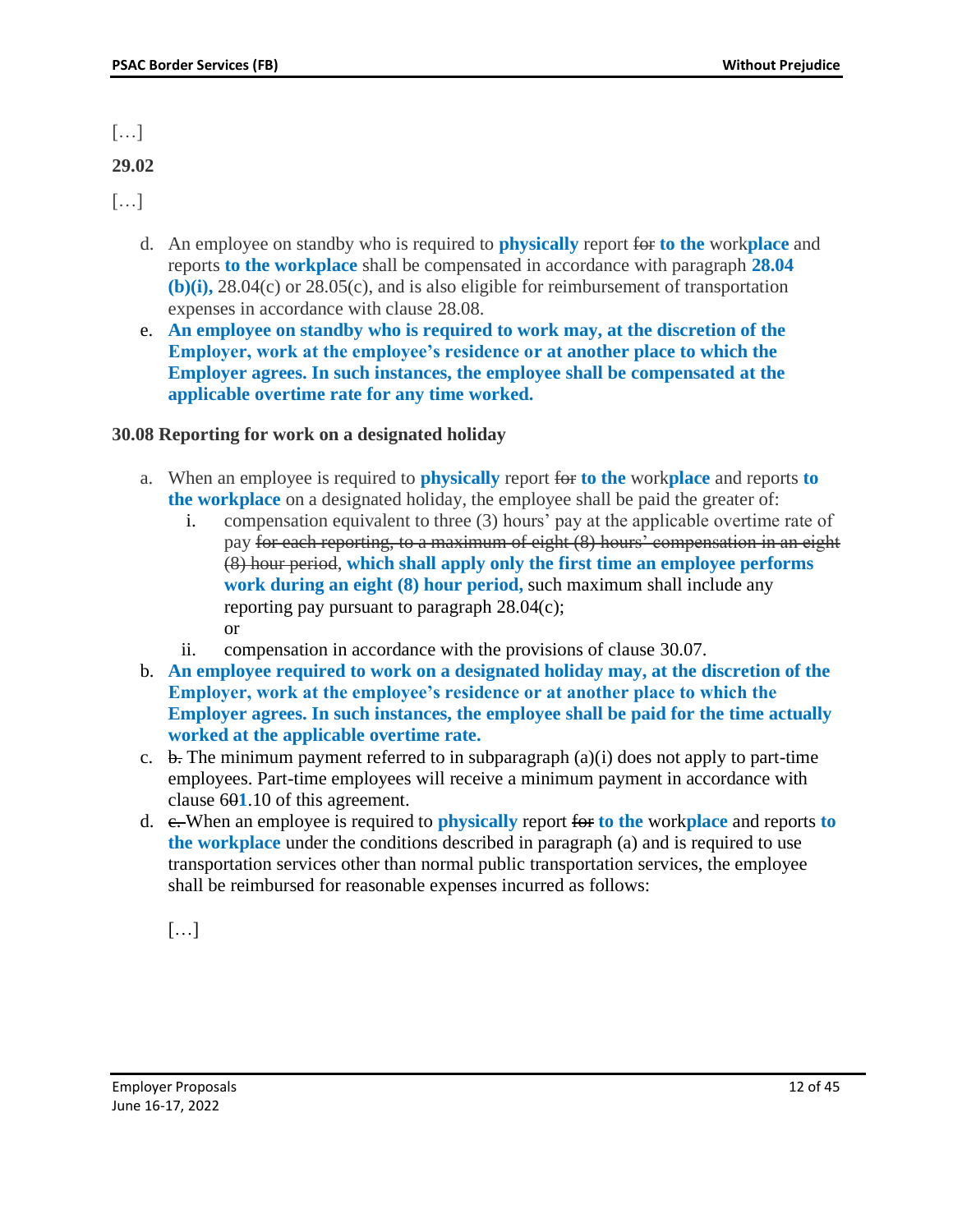# **VARIOUS ARTICLES HOURS OF WORK – ENHANCED FLEXIBILITIES**

<span id="page-12-0"></span>*In the interest of supporting the continuous improvement of service to Canadians, the Employer wishes to discuss options to explore enhanced flexibilities with regards to the hours of work provisions, which may require consequential changes on other provisions, such as but not limited to overtime, call back, shift work, standby and travelling time.*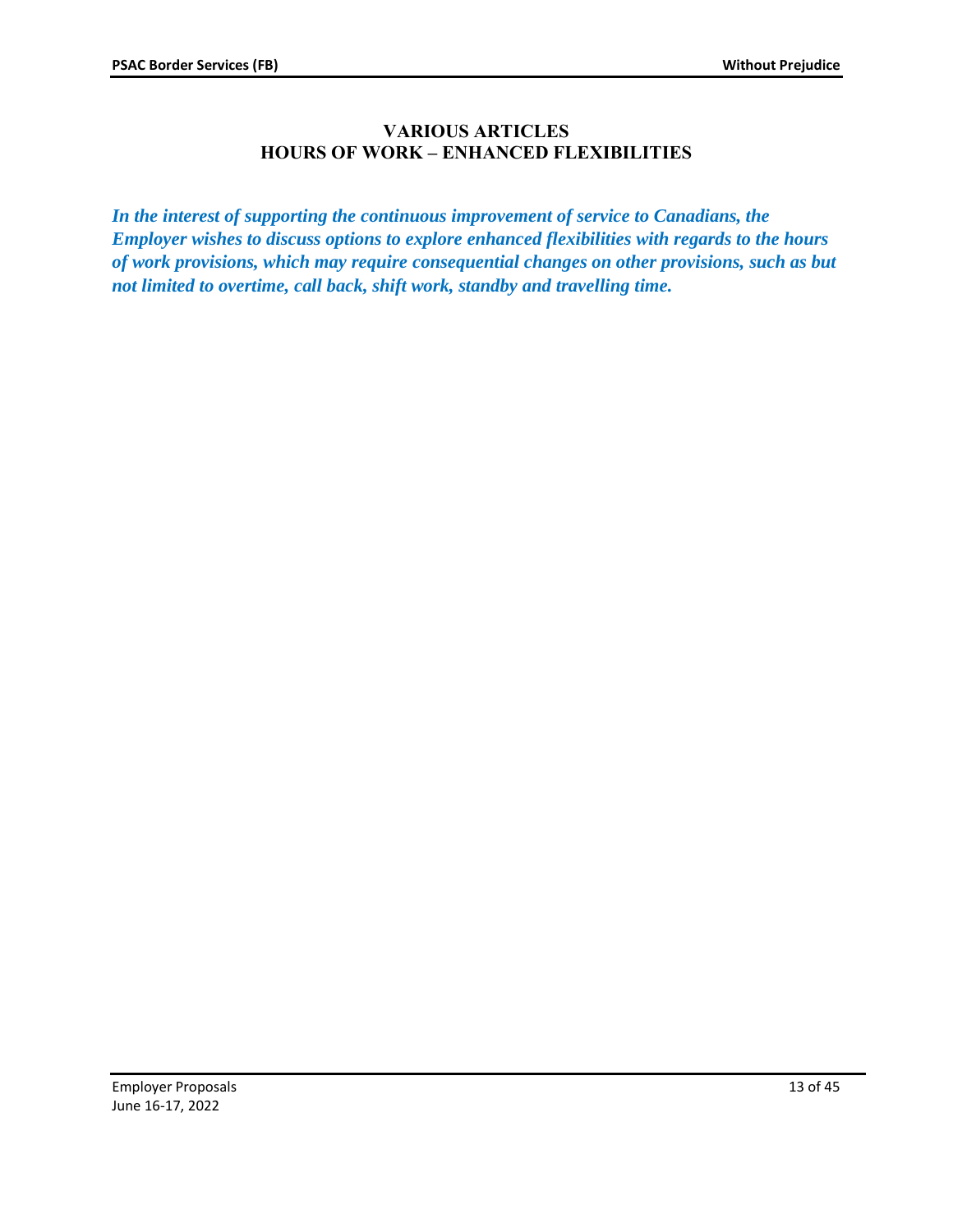# **ARTICLE 7 – NATIONAL JOINT COUNCIL AGREEMENTS**

#### <span id="page-13-0"></span>**7.03**

- a. The following directives, as amended from time to time by National Joint Council recommendation, which have been approved by the Treasury Board of Canada, form part of this agreement:
	- o *Bilingualism Bonus Directive*
	- o *Commuting Assistance Directive*
	- o First Aid to the General Public: Allowance for Employees
	- o Foreign Service Directives
	- o *Isolated Posts and Government Housing Directive*
	- o Memorandum of Understanding on Definition of Spouse
	- o *Public Service Health Care Plan Directive*
	- o *NJC Relocation Directive*
	- o *Travel Directive*
	- o *Uniforms Directive*
	- o **Occupational safety and health**
	- $\theta$  *Occupational Safety and Health Directive* 
		- *Committees and Representatives Directive*
		- *Motor Vehicle Operations Directive*
		- *Pesticides Directive*
		- *Refusal to Work Directive*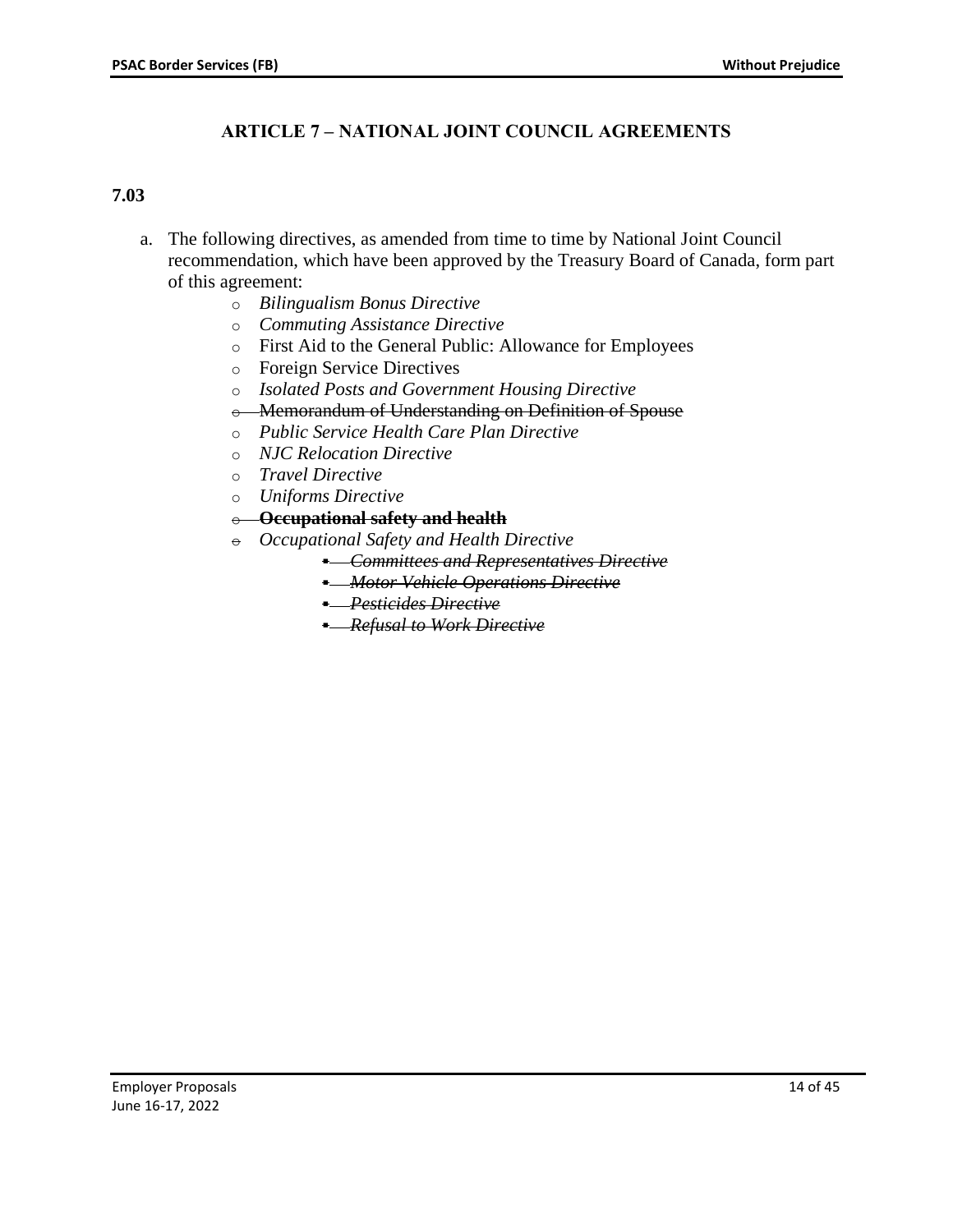# **ARTICLE 10 - INFORMATION**

#### <span id="page-14-0"></span>**10.02**

The Employer agrees to supply each employee with a copy of this Agreement and will endeavour to do so within one (1) month after receipt from the printer. **Employees of the bargaining unit will be given electronic access to the collective agreement. Where electronic access to the agreement is unavailable or impractical, an employee will be supplied with a printed copy of the agreement upon request.**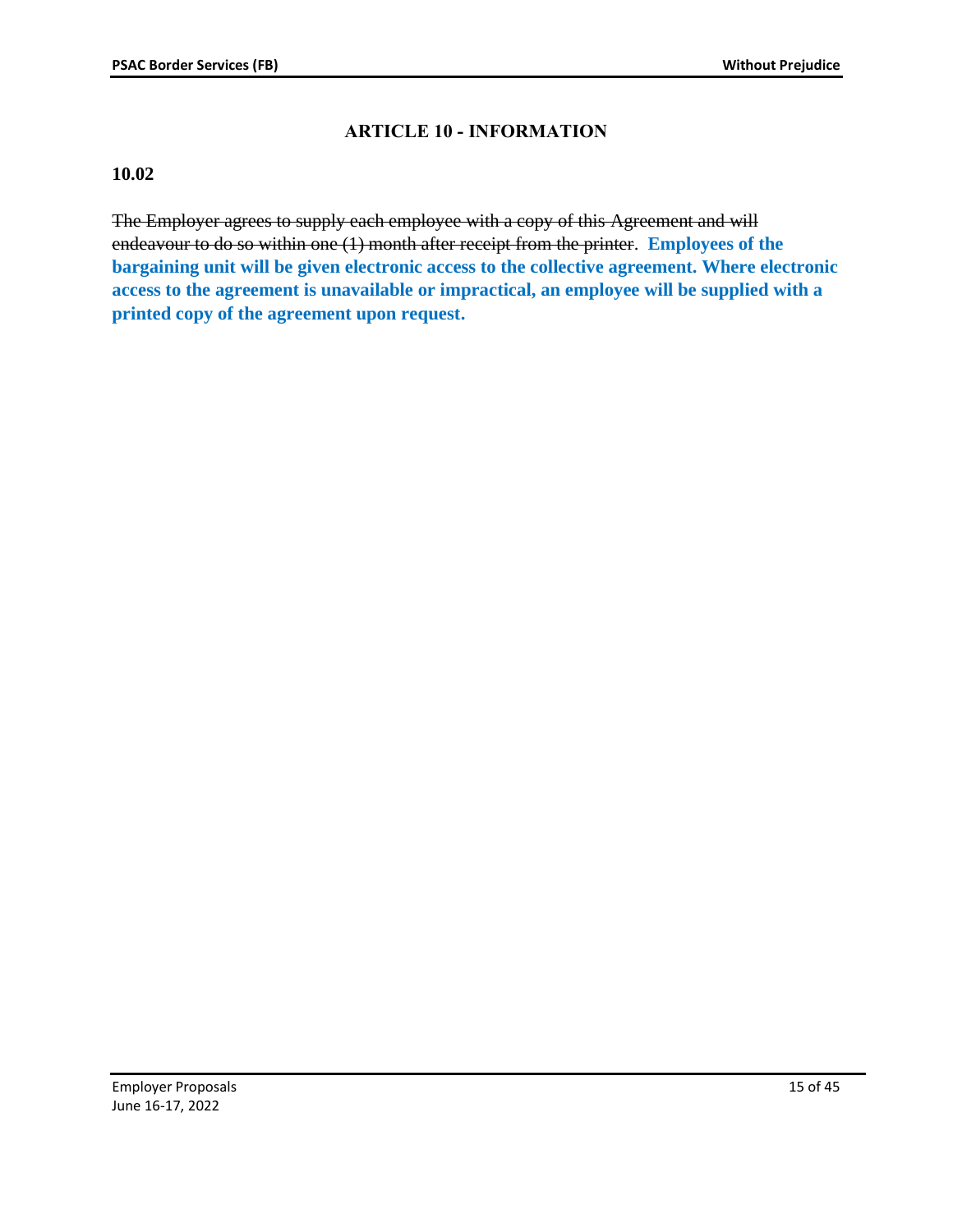# **ARTICLE 12: USE OF EMPLOYER FACILITIES**

<span id="page-15-0"></span>**12.02** The Employer will also continue its present practice of making available to the Alliance specific locations on its premises and, where it is practical to do so on vessels, for the placement of reasonable quantities of literature of the Alliance.

**12.03** A duly accredited representative of the Alliance may be permitted access to the Employer's premises, including vessels, to assist in the resolution of a complaint or grievance and to attend meetings called by management and/or meetings with Alliance-represented employees. Permission to enter the premises shall, in each case, be obtained from the Employer. Such permission shall not be unreasonably withheld. In the case of access to vessels, the Alliance representative upon boarding any vessel must report to the Master, state his or her business and request permission to conduct such business. It is agreed that these visits will not interfere with the sailing and normal operation of the vessels.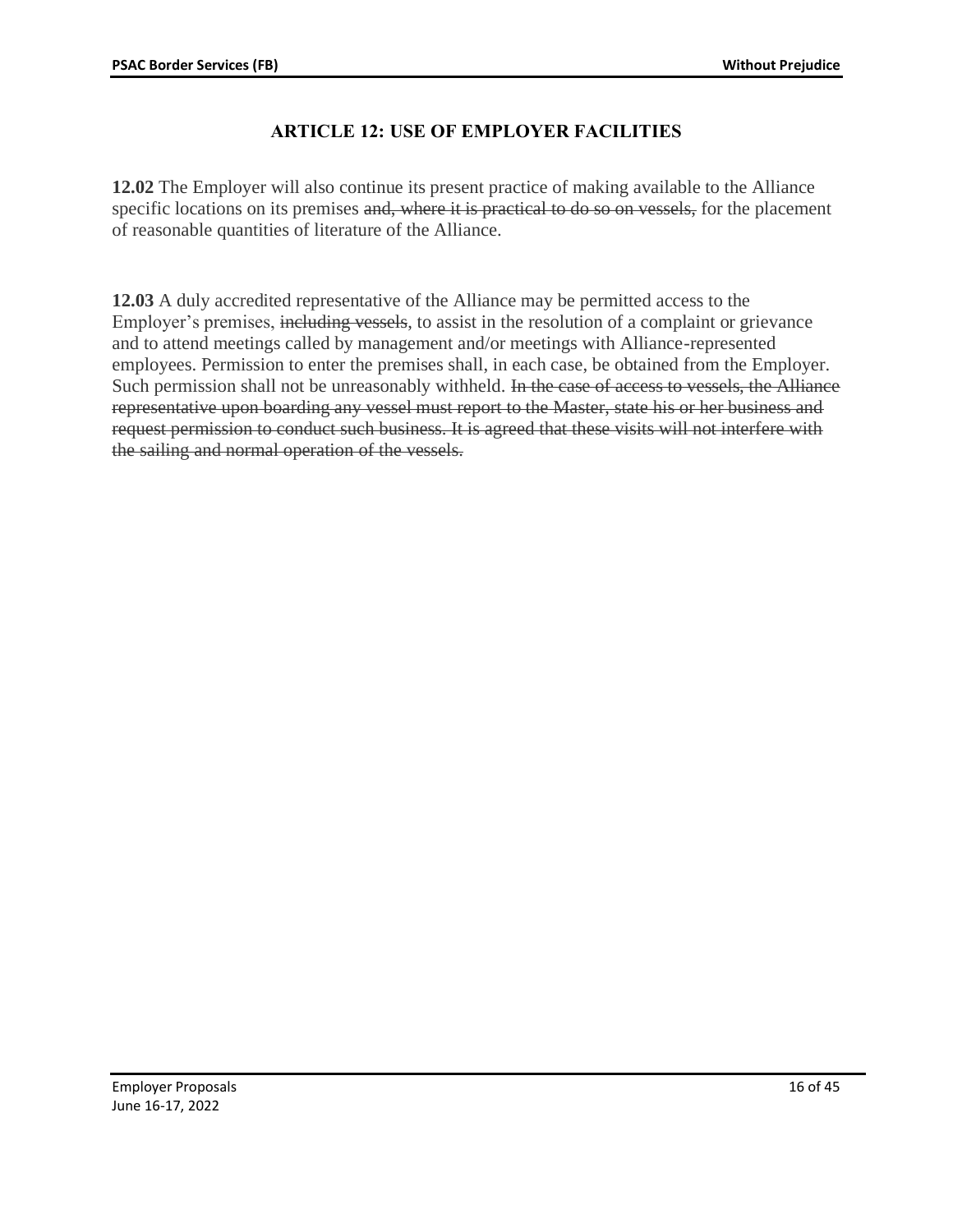# <span id="page-16-0"></span>**ARTICLE 14 - LEAVE WITH OR WITHOUT PAY FOR ALLIANCE BUSINESS**

### **14.14**

Leave granted to an employee under clauses 14.02, 14.09, 14.10, 14.12 and 14.13 will be with pay **for a total cumulative maximum period of 3 months per fiscal year** and the Alliance will reimburse the Employer for the salary and benefit costs of the employee during the period of approved leave with pay according to the terms established by joint agreement in Appendix J. **Clause 14.14 expires on the expiry of the collective agreement, or upon implementation of the Next Generation Human Resources and Pay system, whichever comes first.**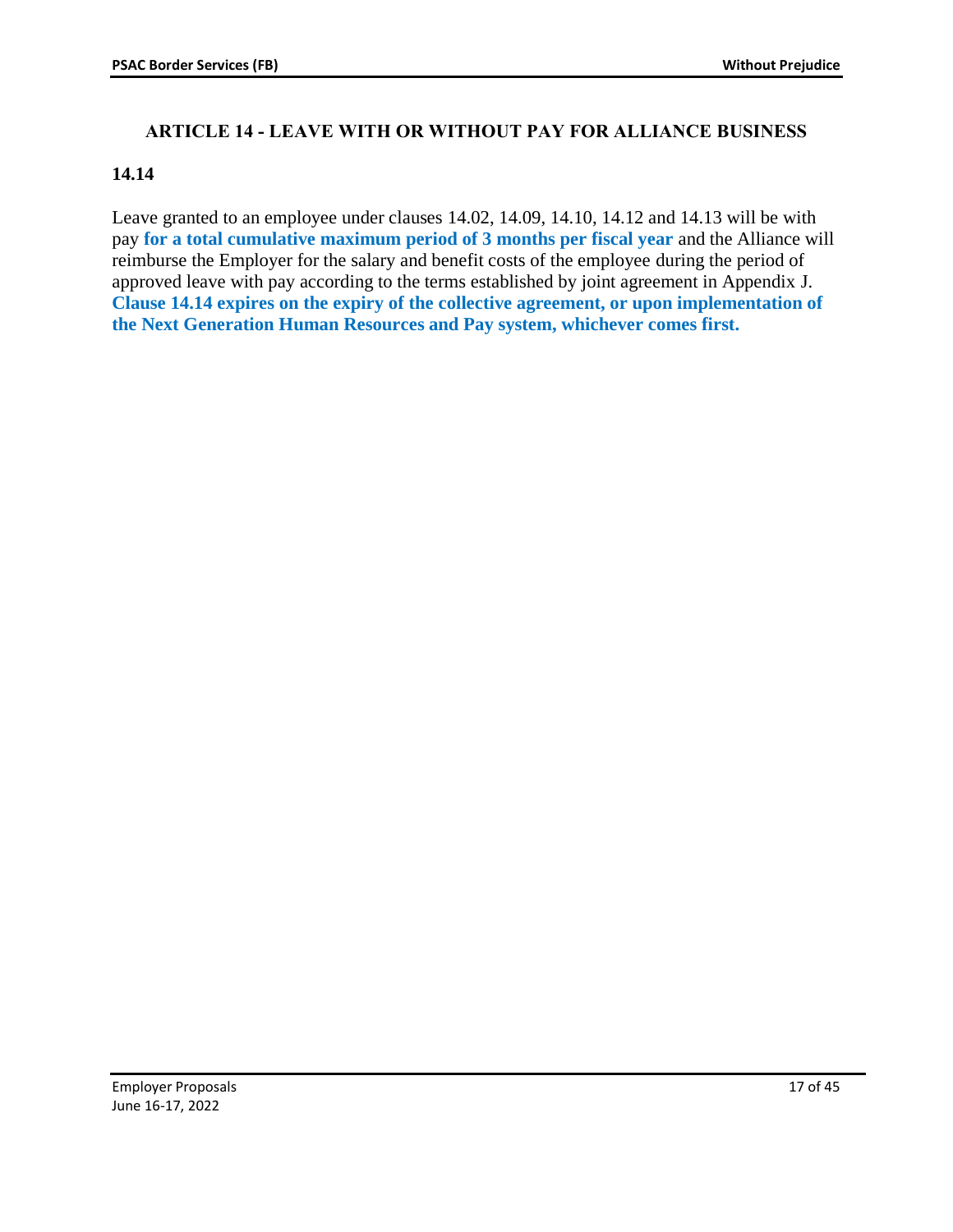# **ARTICLE 17 - DISCIPLINE**

### <span id="page-17-0"></span>**17.05**

Any document or written statement related to disciplinary action which may have been placed on the personnel file of an employee shall be destroyed after two (2) years have elapsed since the disciplinary action was taken, **exclusive of any periods of leave without pay,** provided that no further disciplinary action has been recorded during this period.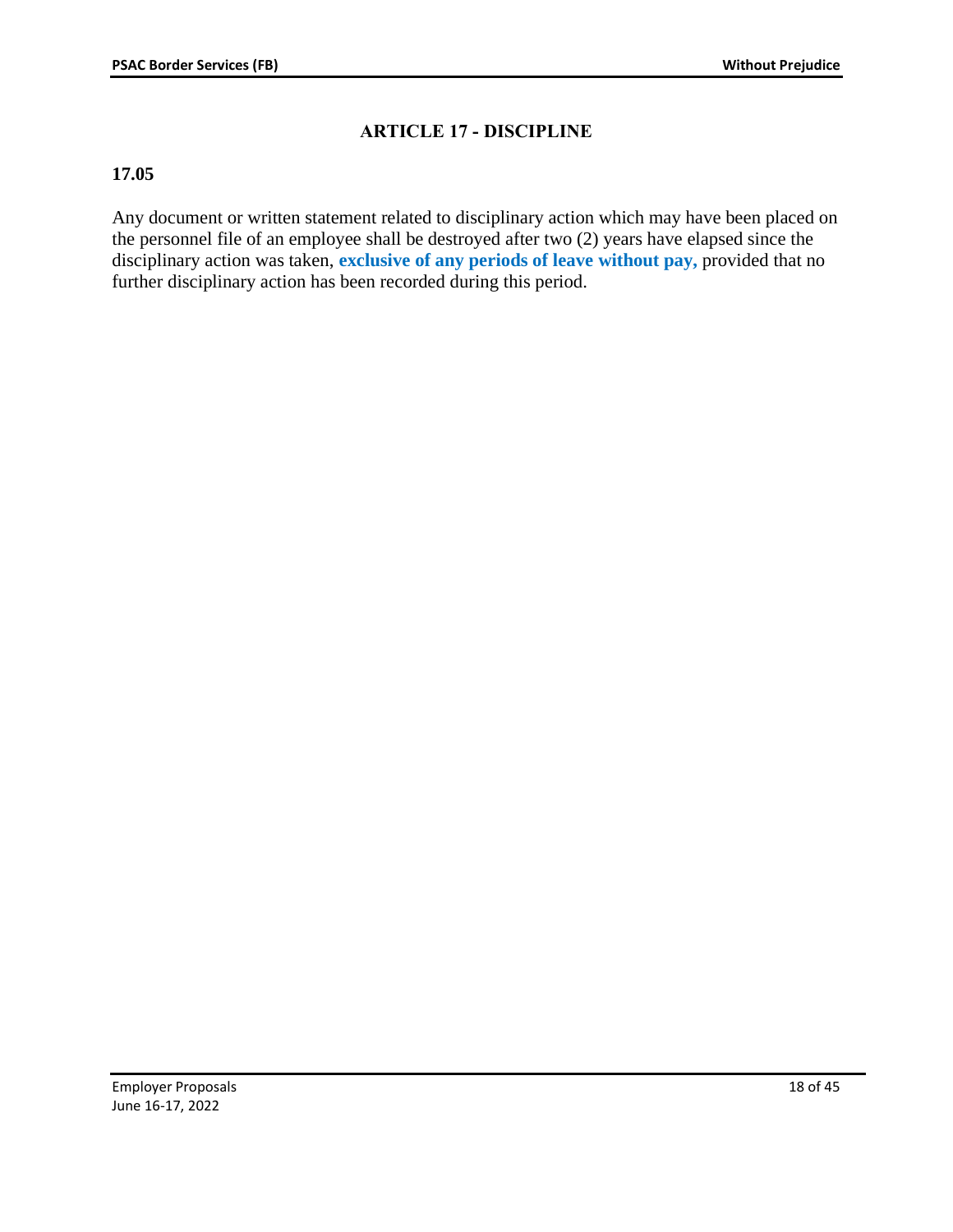# **ARTICLE 18 – GRIEVANCE PROCEDURE**

#### <span id="page-18-0"></span>*The Employer wishes to discuss the grievance procedure.*

[…]

**18.11** There shall be no more than a maximum of four (4) three (3) levels in the grievance procedure. These levels shall be as follows:

- a. Level 1: first level of management;
- b. Levels 2 and 3 in departments or agencies where such levels are established (intermediate  $level(s)$ ;
- c. Final level: chief executive or deputy head or an authorized representative.

#### Whenever there are four (4) levels in the grievance procedure, the grievor may elect to waive either Level 2 or 3.

No employer representative may hear the same grievance at more than one level in the grievance procedure.

[…]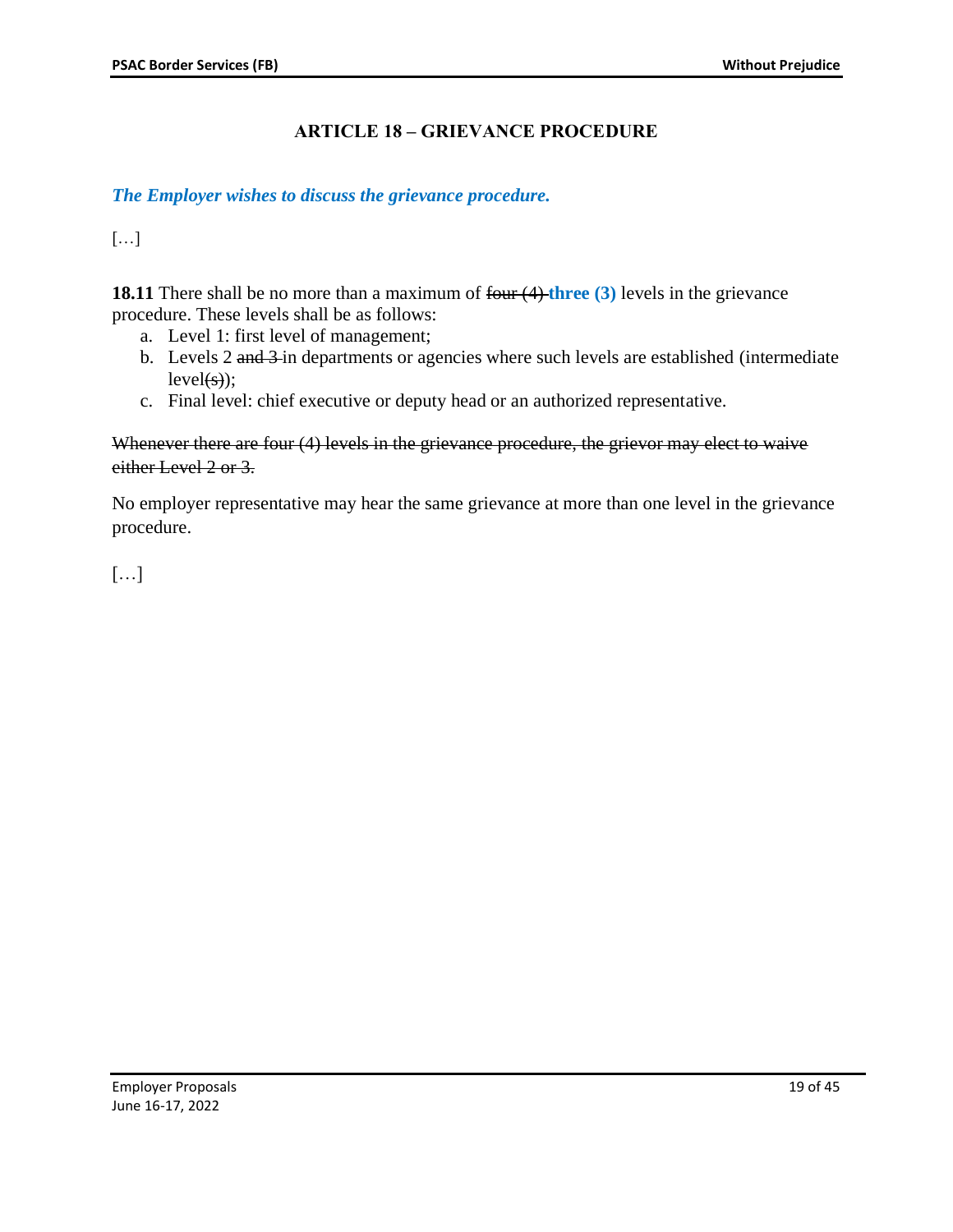# **ARTICLE 24 - TECHNOLOGICAL CHANGE**

#### <span id="page-19-0"></span>**24.04**

The Employer agrees to provide as much advance notice as is practicable but, except in cases of emergency, not less than one hundred and eighty (180) **thirty (30)** days' written notice to the Alliance of the introduction or implementation of technological change when it will result in significant changes in the employment status or working conditions of the employees.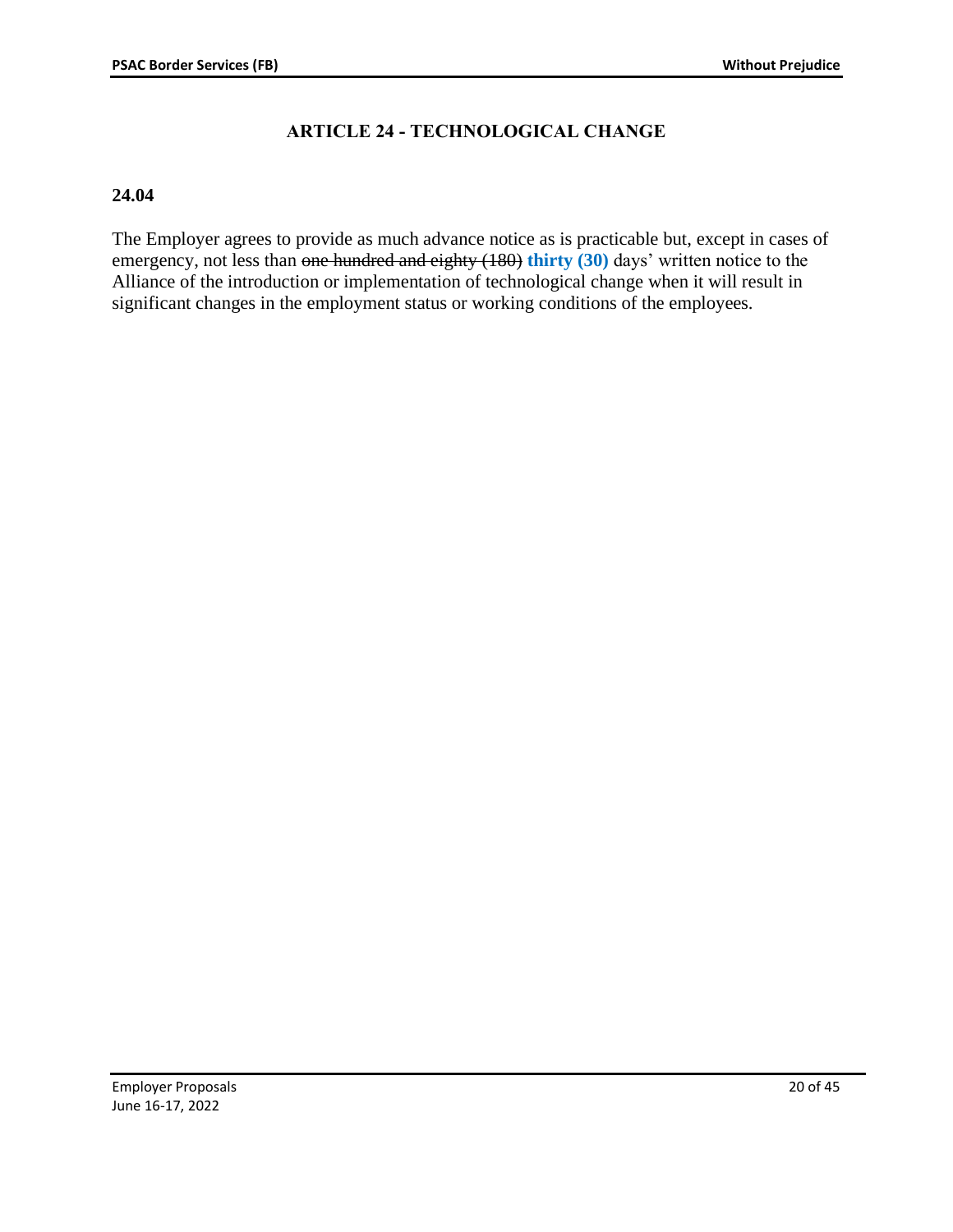# **ARTICLE 25 – HOURS OF WORK**

# <span id="page-20-0"></span>**25.12**

a. An employee on day work whose hours of work are changed to extend before or beyond the stipulated hours of 7 am and 6 pm as provided in paragraph 25.06(b), and who has not received at least seven (7) days' **forty-eight (48) hours'** notice in advance of the starting time of such change shall be paid for the first (1st) day or shift worked subsequent to such change at the rate of time and one half  $(1 1/2)$  for the first seven decimal five (7.5) hours and double (2) time thereafter. Subsequent days or shifts worked on the revised hours shall be paid for at straight-time rate, subject to Article 28: overtime.

# […]

**25.18** Except as provided for in clauses 25.23 and 25.24, the standard shift schedule is:

- a. midnight to 8 am, 8 am to 4 pm, and 4 pm to midnight or, alternatively,
- b. 11 pm to 7 am, 7 am to 3 pm, and 3 pm to 11 pm.

# **Notwithstanding the above-noted standard shift schedule, starting and finishing times shall be determined according to operational requirements as determined by the Employer.**

# […]

**25.21**

- a. An employee who is required to change his or her scheduled shift without receiving at least seven (7) **forty-eight (48) hours'** notice in advance of the starting time of such change in his or her scheduled shift shall be paid for the first (1st) shift worked on the revised schedule at the rate of time and one half (1 1/2) for the first (1st) seven decimal five (7.5) hours and double (2) time thereafter. Subsequent shifts worked on the revised schedule shall be paid for at straight-time rate, subject to Article 28: overtime.
- b. Every reasonable effort will be made by the Employer to ensure that the employee returns to his or her original shift schedule and returns to his or her originally scheduled days of rest for the duration of the master shift schedule without penalty to the Employer.
- c. **Paragraphs (a) and (b) on shift change do not apply when employees are required to attend mandatory training for this group.**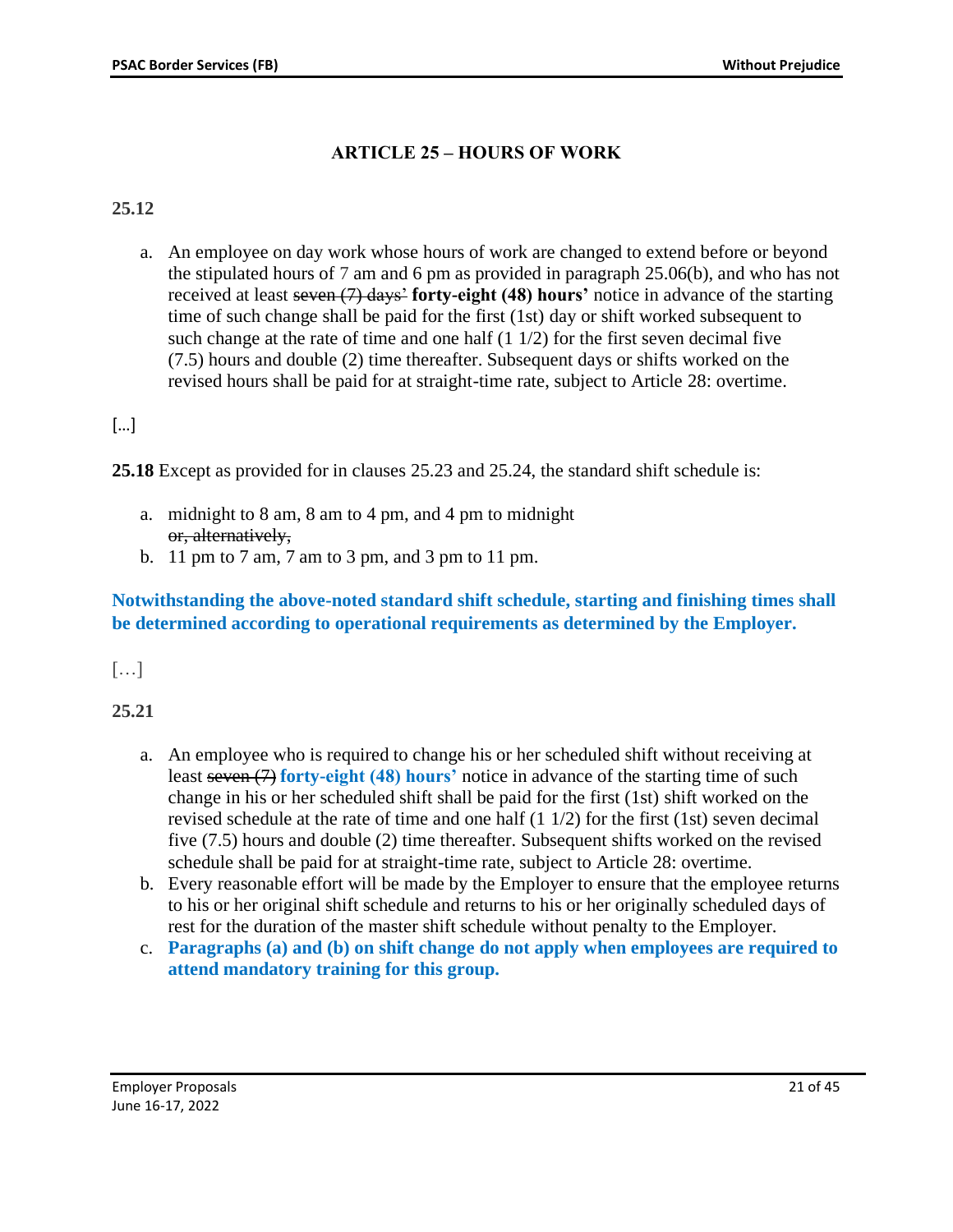#### <span id="page-21-1"></span><span id="page-21-0"></span>**ARTICLE 25 – HOURS OF WORK AND APPENDIX B – MEMORANDUM OF UNDERSTANDING (…) WITH RESPECT TO THE VARIABLE SHIFT SCHEDULING ARRANGEMENTS**

### **25.24 Variable shift schedule arrangements**

*The Employer would like to engage in a discussion on the management of variable shift scheduling arrangements.*

### **APPENDIX B MEMORANDUM OF UNDERSTANDING BETWEEN THE TREASURY BOARD OF CANADA AND THE PUBLIC SERVICE ALLIANCE OF CANADA WITH RESPECT TO THE VARIABLE SHIFT SCHEDULING ARRANGEMENTS**

*The Employer wishes to discuss this Appendix*.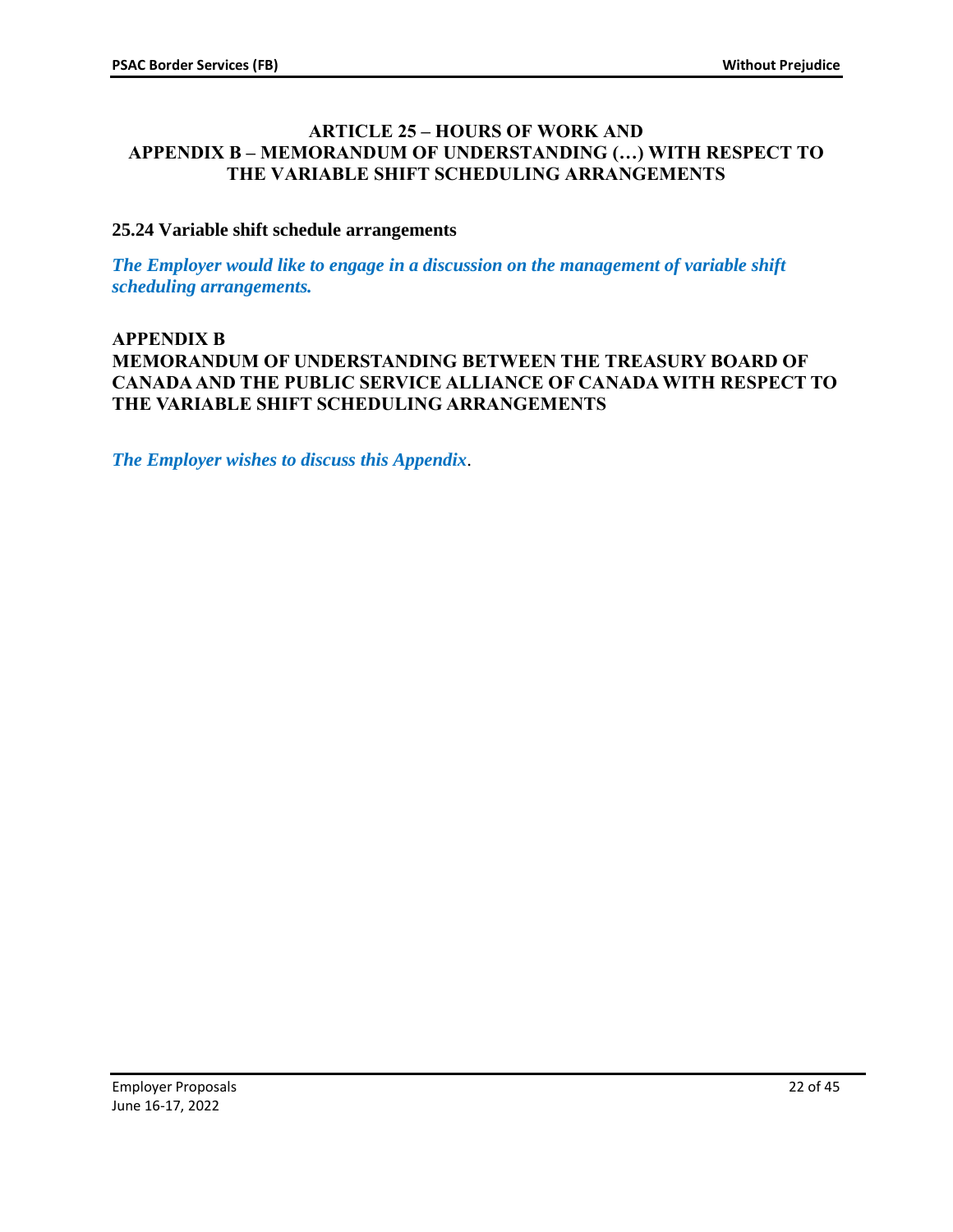# **ARTICLE 27 - SHIFT AND WEEKEND PREMIUMS**

### <span id="page-22-0"></span>**27.02Weekend premium**

- a. An employee working shifts during a weekend will receive an additional premium of two dollars (\$2) per hour for all **regularly scheduled** hours worked, including overtime hours, on Saturday and/or Sunday.
- b. Where Saturday and Sunday are not recognized as the weekend at a mission abroad, the Employer may substitute two (2) other contiguous days to conform to local practice.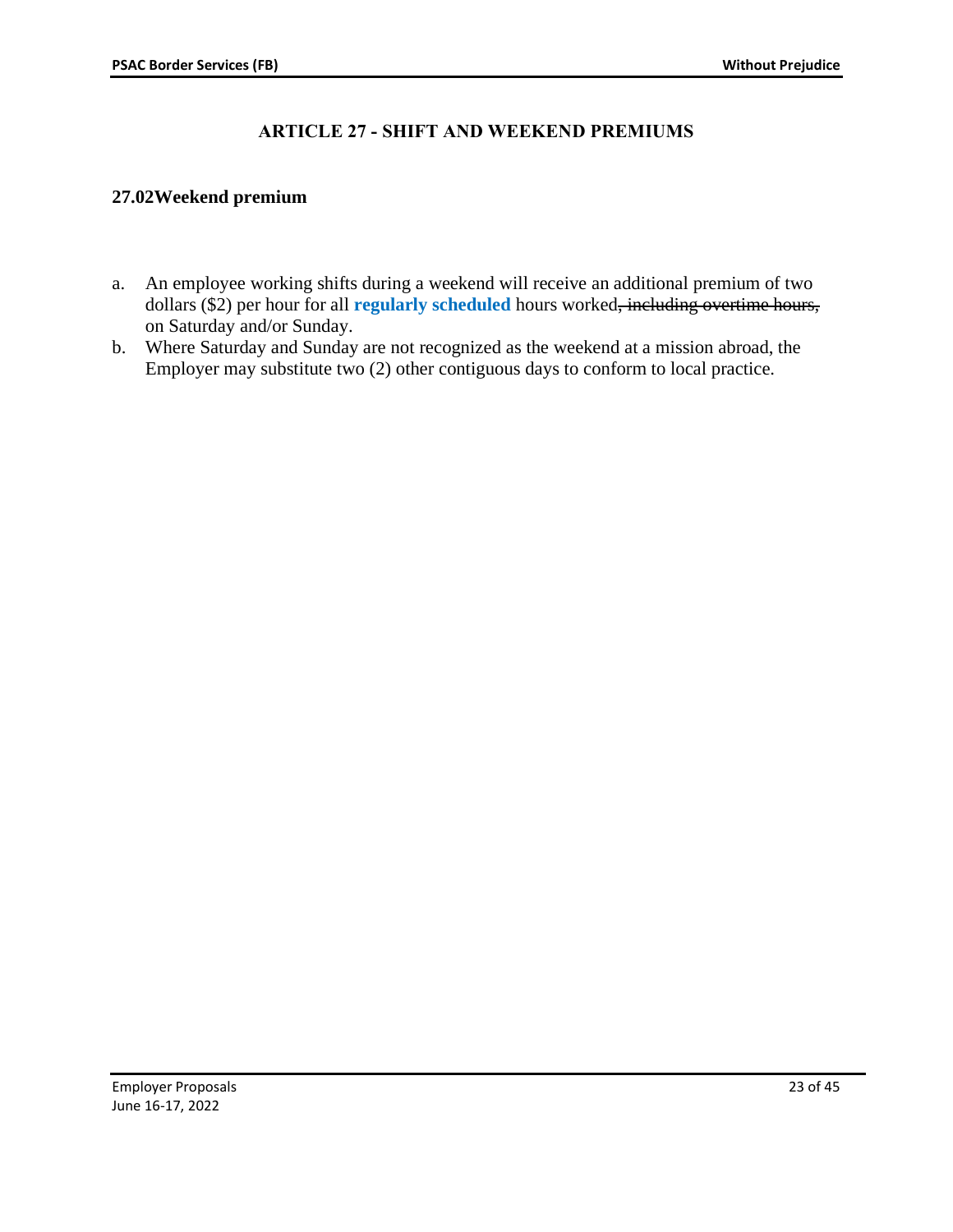# <span id="page-23-1"></span><span id="page-23-0"></span>**ARTICLE 28 – OVERTIME AND APPENDIX L – MEMORANDUM OF UNDERSTANDING (…) PAID MEAL PREMIUM**

### **28.02 General**

**…**

**c)** For the purpose of avoiding the pyramiding of overtime, there shall be no duplication of overtime payments for the same hours worked. **Uniformed employees in receipt of the annual paid meal allowance provided under Appendix L will not receive overtime compensation when required to perform work during unpaid meal breaks in the course of their regularly scheduled hours of work.** 

**28.02 d**): Payments provided under the overtime, designated paid holidays, **paid meal allowance (as per the relevant appendix),** and standby provisions of this agreement shall not be pyramided, that is, an employee shall not be compensated more than once for the same service.

# **APPENDIX L MEMORANDUM OF AGREEMENT BETWEEN THE TREASURY BOARD OF CANADA AND THE PUBLIC SERVICE ALLIANCE OF CANADA WITH RESPECT TO PAID MEAL PREMIUM**

**Notwithstanding the provisions of article 25: hours of work and article 28: overtime, uniformed employees in receipt of the annual paid meal premium under this Appendix are excluded from overtime compensation when required to perform work during unpaid meal breaks in the course of their regularly scheduled hours of work.**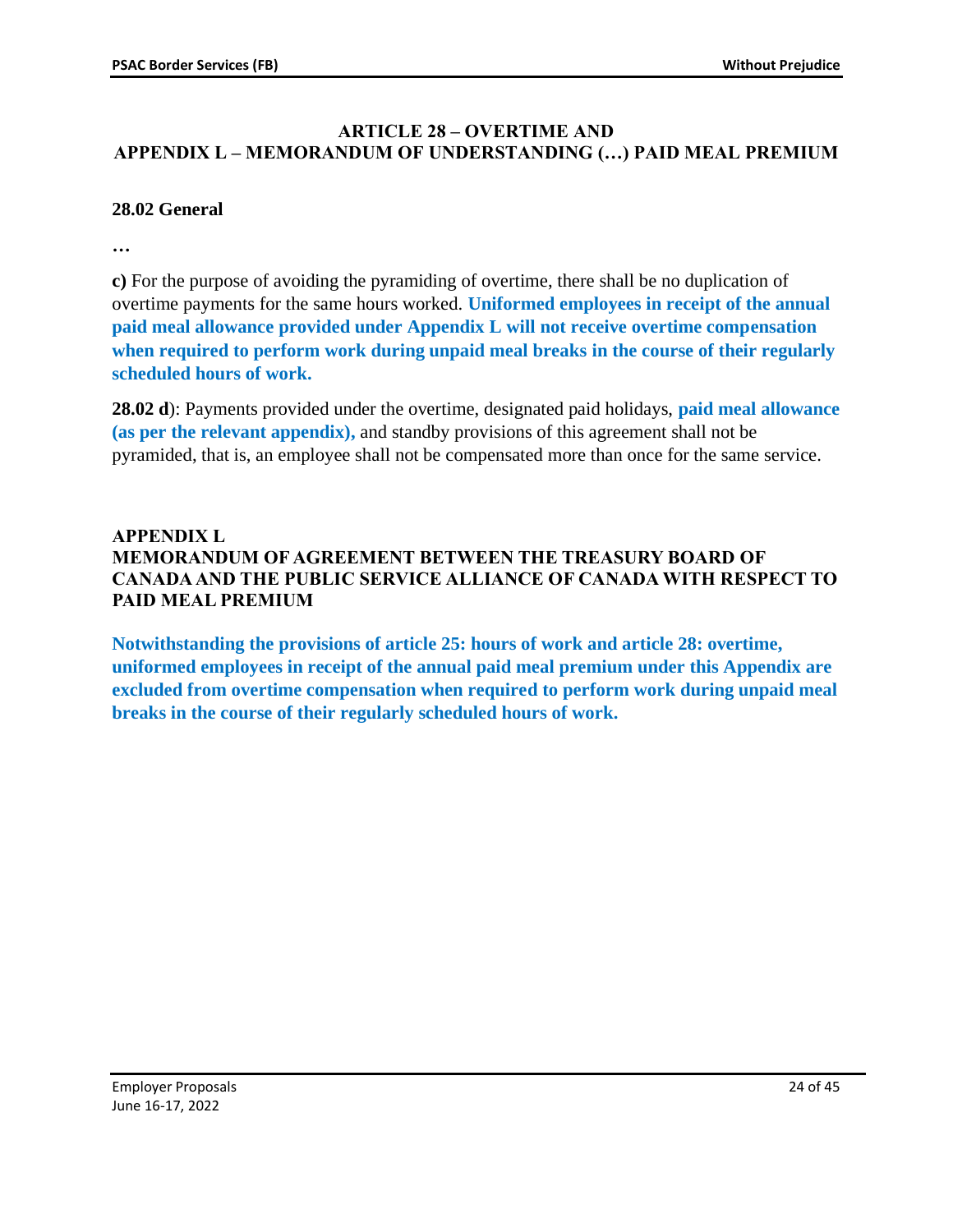# **ARTICLE 28 – OVERTIME**

#### <span id="page-24-0"></span>**28.05 Overtime compensation on a day of rest**

Subject to paragraph  $28.02(a)$ :

- a. An employee who is required to work on a  $f$ irst  $(1st)$  day of rest is entitled to compensation at time and one half  $(1\ 1/2)$  for the first  $(1st)$  seven decimal five  $(7.5)$  hours and double (2) time thereafter.
- b. An employee who is required to work on a second (2nd) or subsequent day of rest is entitled to compensation at double (2) time**, provided that the employee also worked on the first (1<sup>st</sup>) day of rest** (second (2nd) or subsequent day of rest means the second or subsequent day in an unbroken series of consecutive and contiguous calendar days of rest).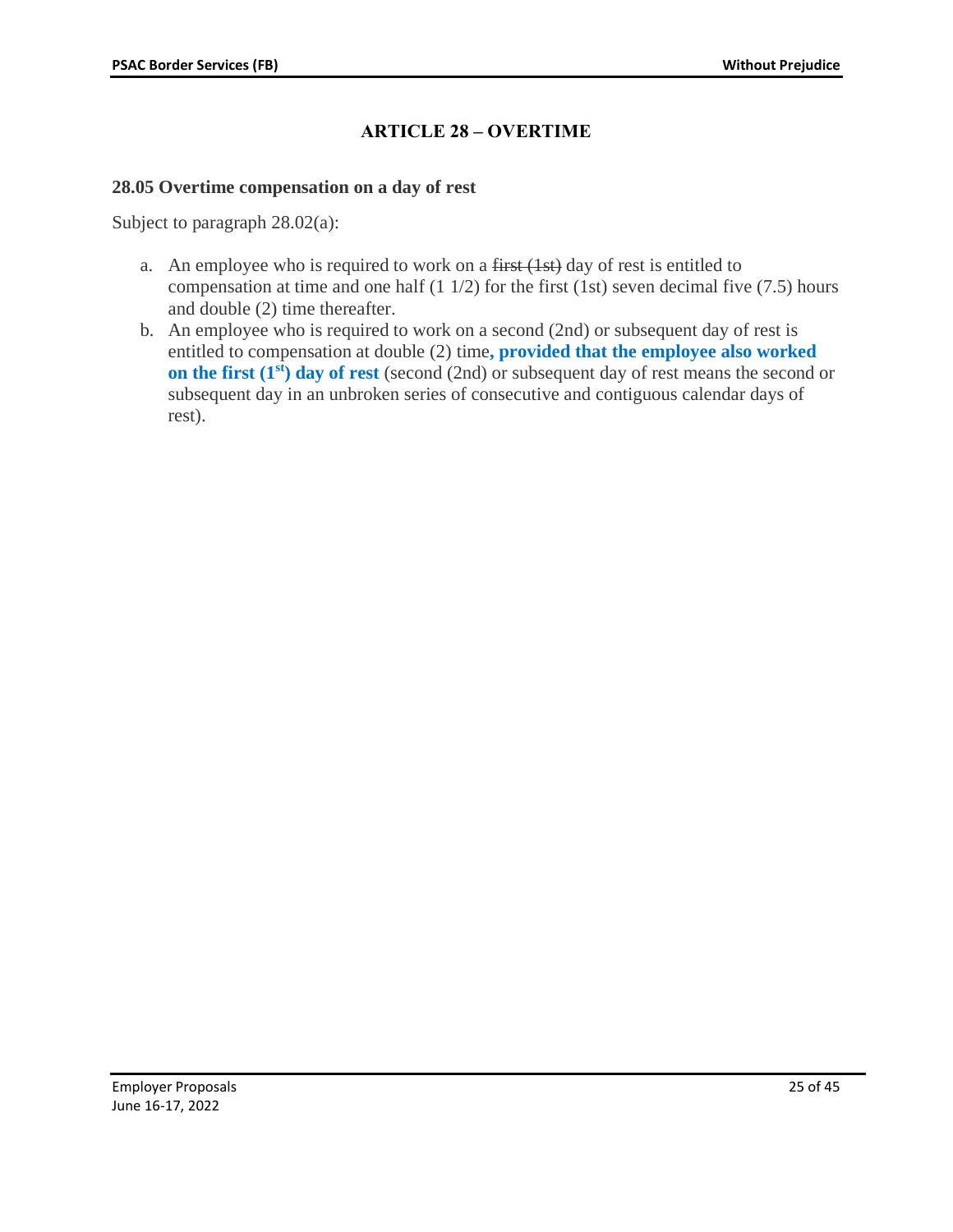### **ARTICLE 28 – OVERTIME AND ARTICLE 30 – DESIGNATED PAID HOLIDAY**

#### <span id="page-25-0"></span>**28.08 Transportation expenses**

- a. When an employee is required to report for work and reports under the conditions described in paragraphs 28.04(b), (c) and 28.05(c) and is required to use transportation services other than normal public transportation services, the employee shall be reimbursed for reasonable expenses incurred as follows:
	- i. kilometric allowance**, up to seventy-five (75) kilometers,** at the rate normally paid to an employee when authorized by the Employer to use his or her automobile, when the employee travels by means of his or her own automobile; […]

#### **30.08 Reporting for work on a designated holiday**

[…]

- d. […]
	- i. kilometric allowance**, up to seventy-five (75) kilometers,** at the rate normally paid to an employee when authorized by the Employer to use his or her automobile when the employee travels by means of his or her own automobile; or
	- ii. out-of-pocket expenses for other means of commercial transportation.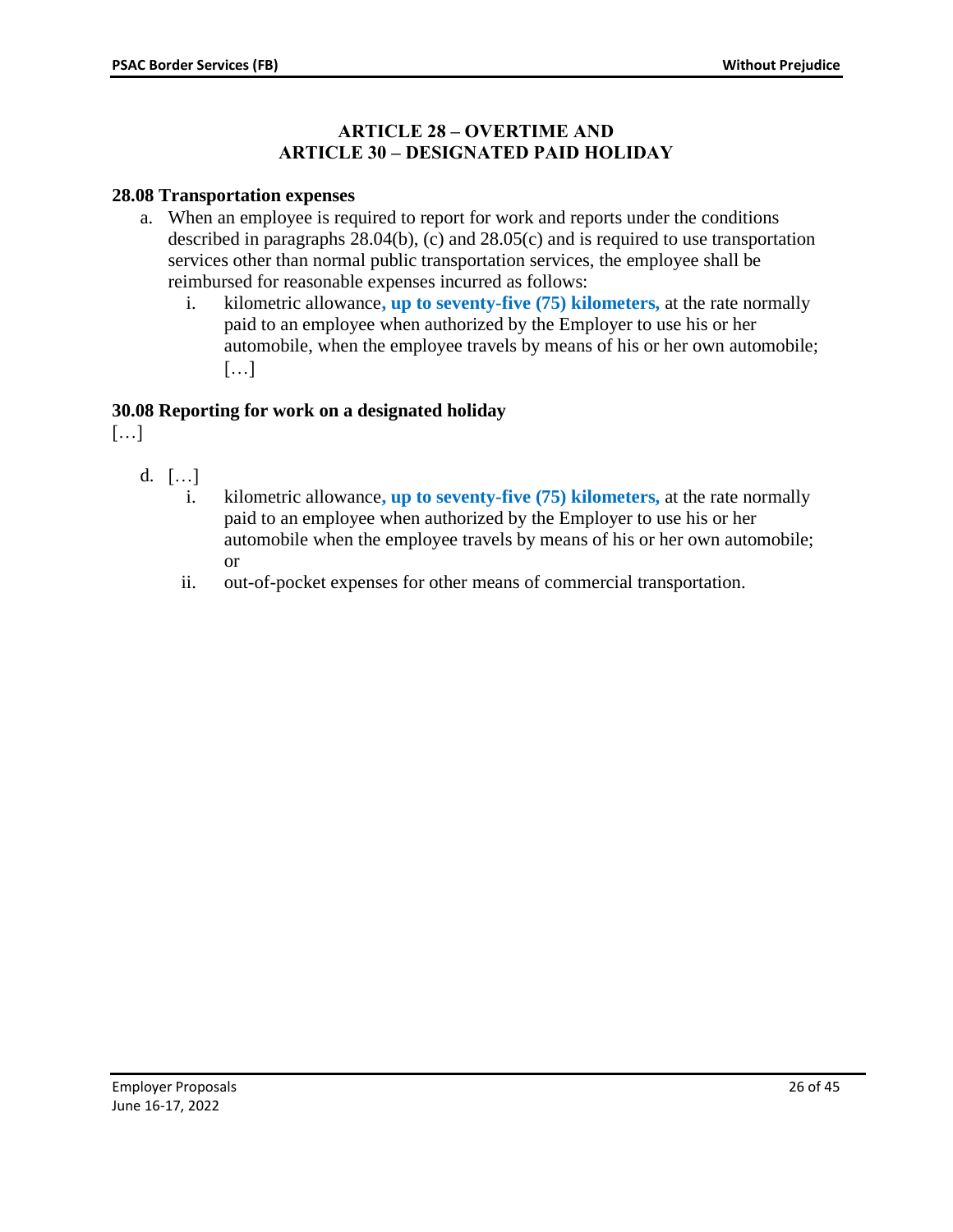# **ARTICLE 30 – DESIGNATED PAID HOLIDAY**

<span id="page-26-0"></span>**30.02 For greater certainty, employees who do not work on a Designated Paid Holiday are entitled to seven decimal five (7.5) hours pay at the straight-time rate."**

*(New clause – Renumber subsequent clauses consequentially)*

[…]

### **30.09 Scheduling of shift-working employees on a designated holidays**

*The Employer would like to engage in a discussion regarding clause 30.09, the scheduling of shift-working employees on a designated paid holiday*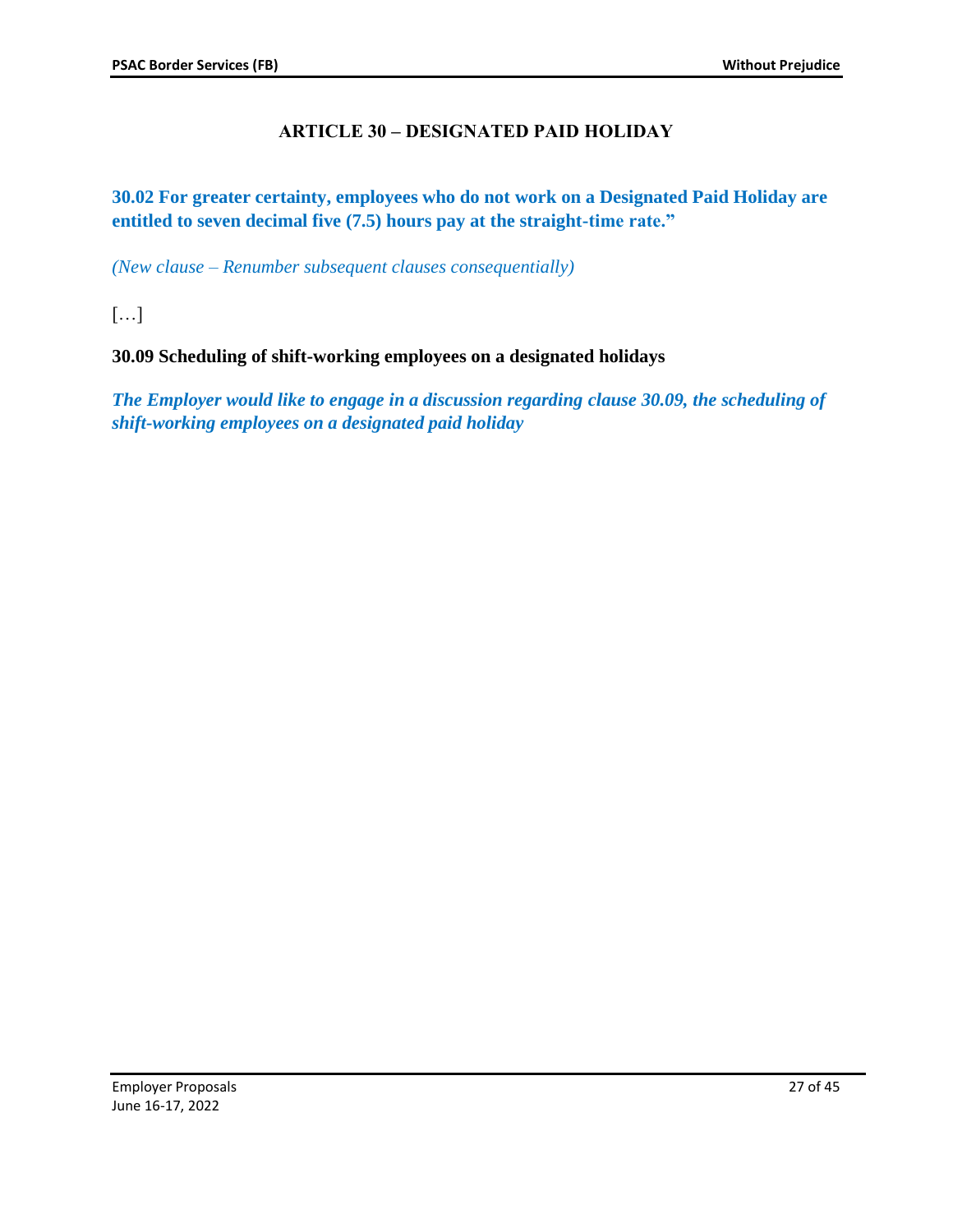# **ARTICLE 33 - LEAVE, GENERAL**

<span id="page-27-0"></span>**33.03** An employee is entitled, once in each fiscal year, to be informed, upon request, of the balance of his or her vacation and sick leave credits.

 $[\ldots]$ 

# *The Employer wishes to clarify current language:*

**33.09** An employee shall not earn **or be granted** leave credits under this agreement in any month **nor in any fiscal year** for which leave has already been credited **or granted** to him or her under the terms of any other collective agreement to which the Employer is a party or under other rules or regulations of the Employer **applicable to organizations within the federal public administration, as specified in Schedule I, Schedule IV or Schedule V of the** *Financial Administration Act***.**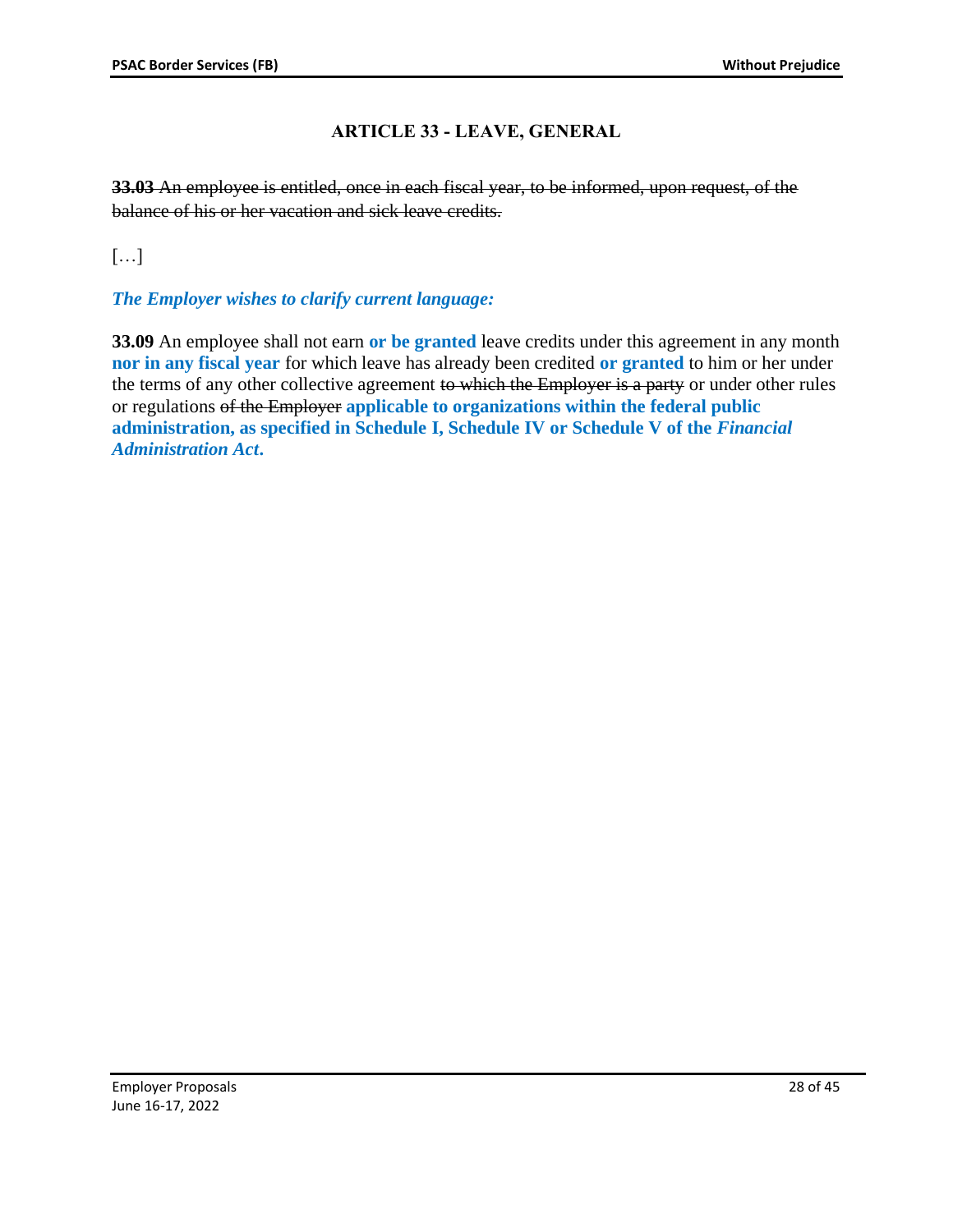# **ARTICLE 34 - VACATION LEAVE WITH PAY**

<span id="page-28-0"></span>**34.02** For each calendar month in which an employee has earned at least seventy-five (75) hours' pay, the employee shall earn vacation leave credits at the rate of:

- a. nine decimal three seven five (9.375) hours until the month in which the anniversary of the employee's eighth (8th) year of service occurs;
- b. twelve decimal five (12.5) hours commencing with the month in which the employee's eighth (8th) anniversary of service occurs;
- c. thirteen decimal seven five (13.75) hours commencing with the month in which the employee's sixteenth (16th) anniversary of service occurs;
- d. fourteen decimal four (14.4) hours commencing with the month in which the employee's seventeenth (17th) anniversary of service occurs;
- e. fifteen decimal six two five (15.625) hours commencing with the month in which the employee's eighteenth (18th) anniversary of service occurs;
- f. sixteen decimal eight seven five (16.875) hours commencing with the month in which the employee's twenty-seventh (27th) anniversary of service occurs;
- g. eighteen decimal seven five (18.75) hours commencing with the month in which the employee's twenty-eighth (28th) anniversary of service occurs.

# **34.03**

- a.
- i. For the purpose of clause 34.02 **and 34.18** only, all service within the public service, whether continuous or discontinuous, shall count toward vacation leave.
- ii. For the purpose of clause  $34.03(a)(i)$  only, effective April 1, 2012, on a goforward basis, any former service in the Canadian Forces for a continuous period of six (6) months or more, either as a member of the Regular Force or of the Reserve Force while on class B or C service, shall also be included in the calculation of vacation leave credits.

# $\lceil \dots \rceil$

# **34.18**

- a. An employee shall be credited a one-time entitlement of thirty-seven decimal five (37.5) hours of vacation leave with pay on the first (1st) day of the month following the employee's second (2nd) anniversary of service, as defined in clause 34.03. **For clarity, employees shall be credited the leave described in 34.18(a) only once in their total period of employment in the public service.**
- b. The vacation leave credits provided in paragraph 34.18(a) above shall be excluded from the application of paragraph 34.11, dealing with the carry-over and/or liquidation of vacation leave.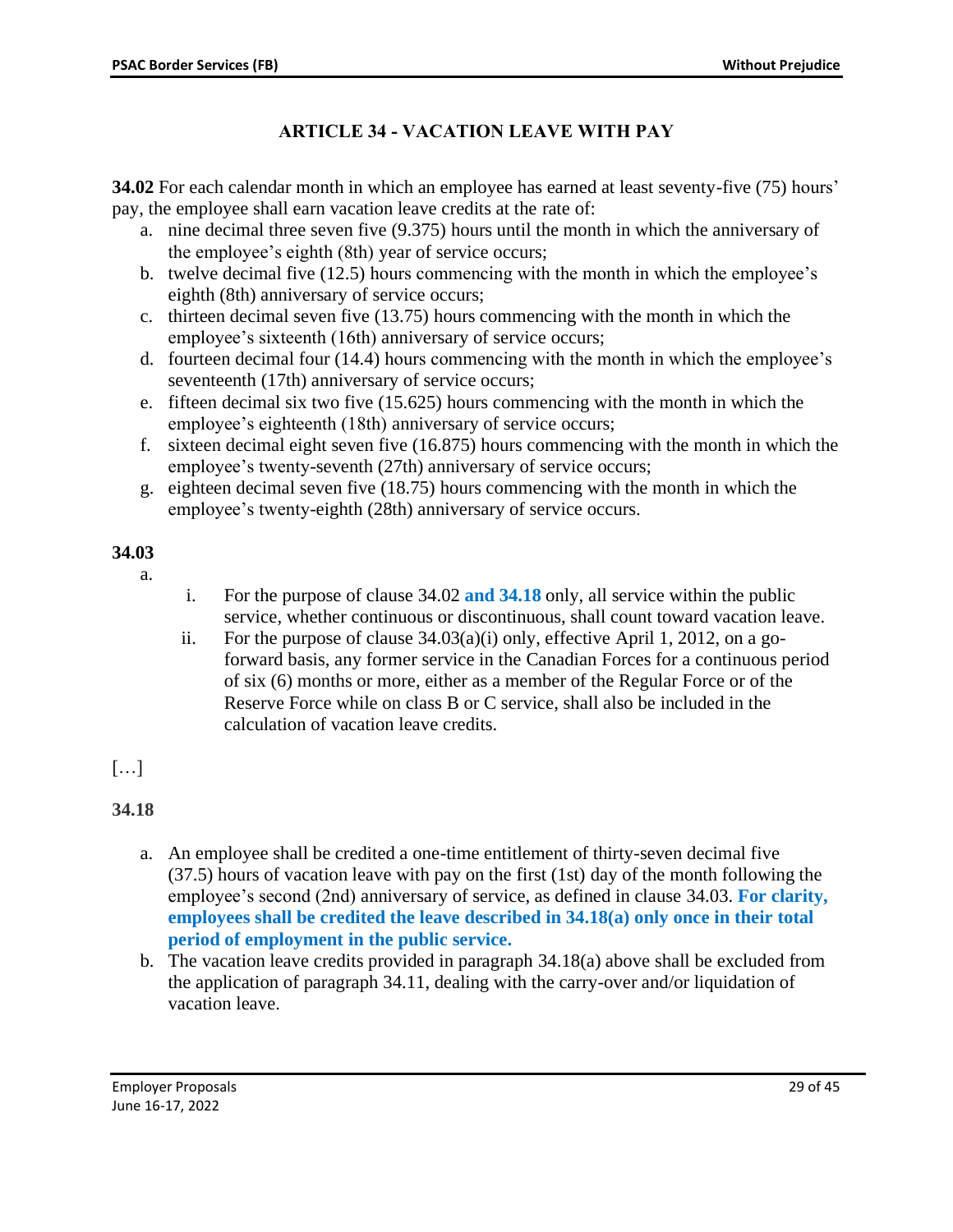# **ARTICLE 41 - LEAVE WITHOUT PAY FOR THE CARE OF FAMILY**

### <span id="page-29-0"></span>**41.02**

**Subject to operational requirements, a**n employee shall **may** be granted leave without pay for the care of family in accordance with the following conditions:

- a. an employee shall notify the Employer in writing as far in advance as possible but not less than four (4) weeks in advance of the commenceme nt date of such leave unless, because of urgent or unforeseeable circumstances, such notice cannot be given;
- b. leave granted under this article shall be for a minimum period of **twelve (12)** three (3) weeks;
- c. the total leave granted under this article shall not exceed five (5) years during an employee's total period of employment in the public service;
- d. leave granted for a period of one (1) year or less shall be scheduled in a manner which ensures continued service delivery;
- d. **an employee who intends to take leave granted for a period of one (1) year or less during the summer leave period will submit their leave request on or before April 15, and on or before September 15 for the winter leave period.**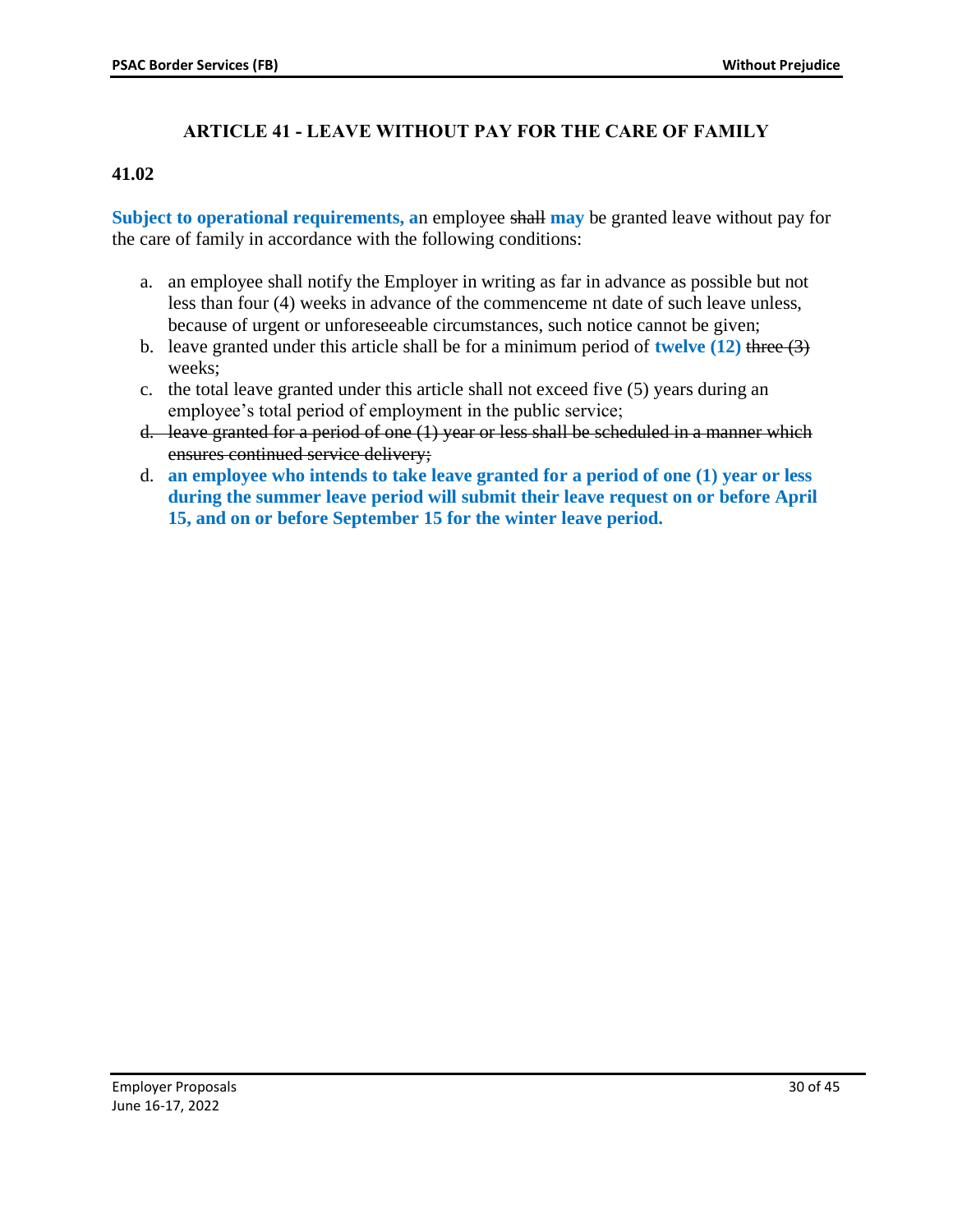# **ARTICLE 46 – BEREAVEMENT LEAVE WITH PAY**

<span id="page-30-0"></span>**46.01** For the purpose of this article, "family" is defined as per Article 2 and in addition:

**a.** a person who stands in the place of a relative for the employee whether or not there is any degree of consanguinity between such person and the employee. An employee shall be entitled to bereavement leave with pay under 46.02**1**(a) only once during the employee's total period of employment in the public service.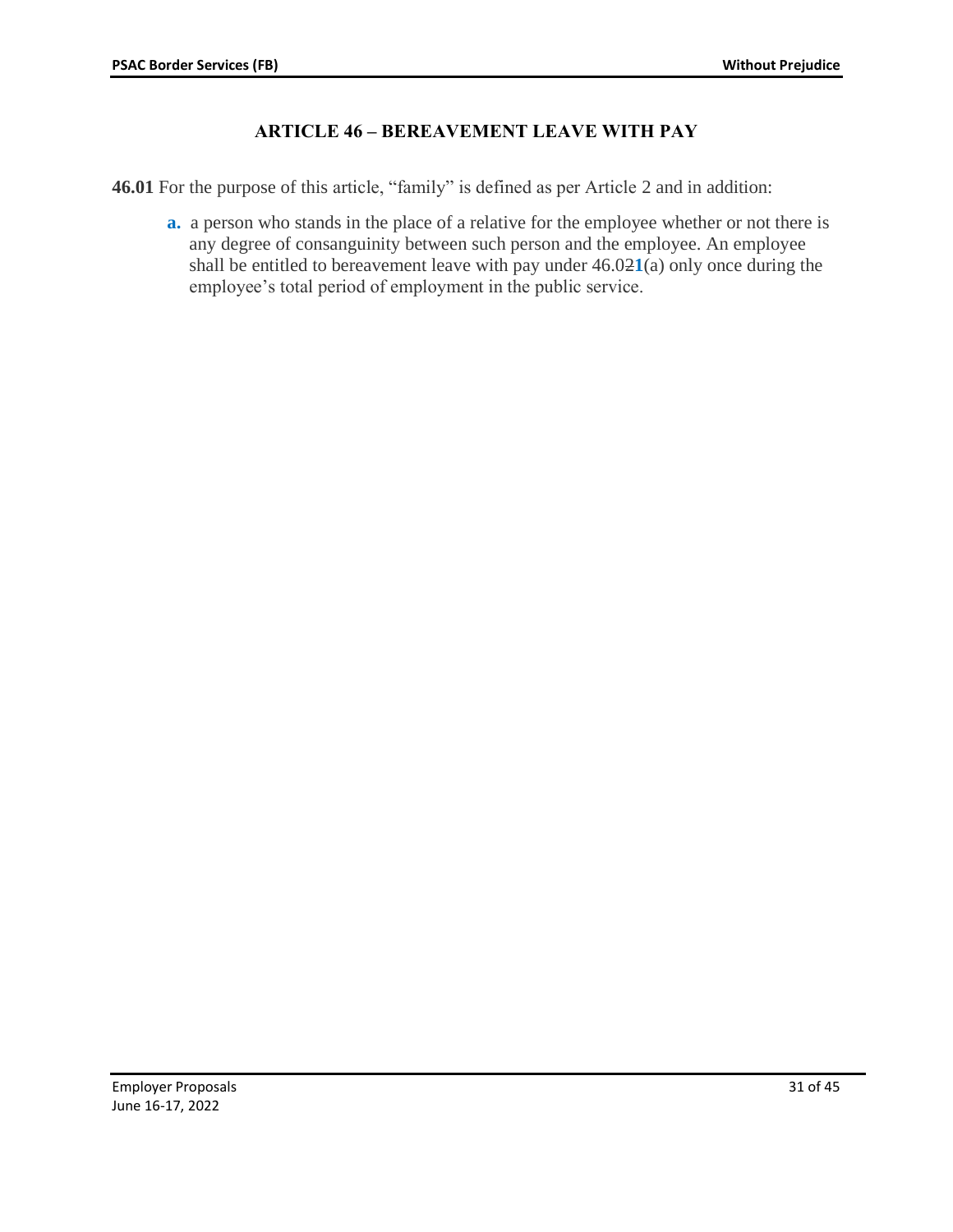# **ARTICLE 55 - STATEMENT OF DUTIES**

### <span id="page-31-0"></span>**55.01**

Upon written request, an employee shall be provided with a**n official** complete and current statement of the duties and responsibilities of his or her position, including the classification level and, where applicable, the point rating allotted by factor to his or her position, and an organization chart depicting the position's place in the organization.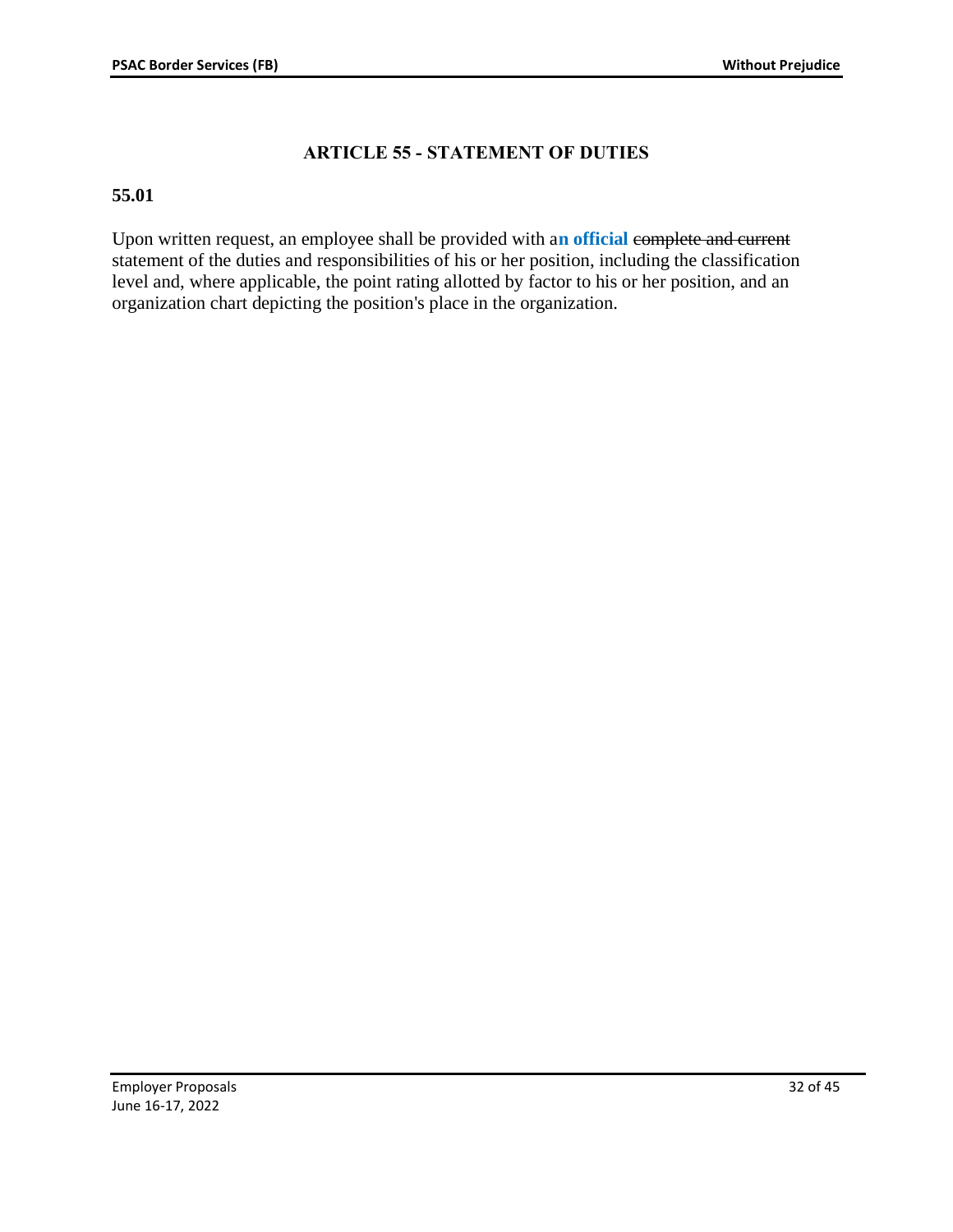# **ARTICLE 63 – PAY ADMINISTRATION**

<span id="page-32-0"></span>**63.08** When the regular payday for an employee falls on his or her day of rest, every effort shall be made to issue his or her cheque on his or her last working day, provided it is available at his or her regular place of work.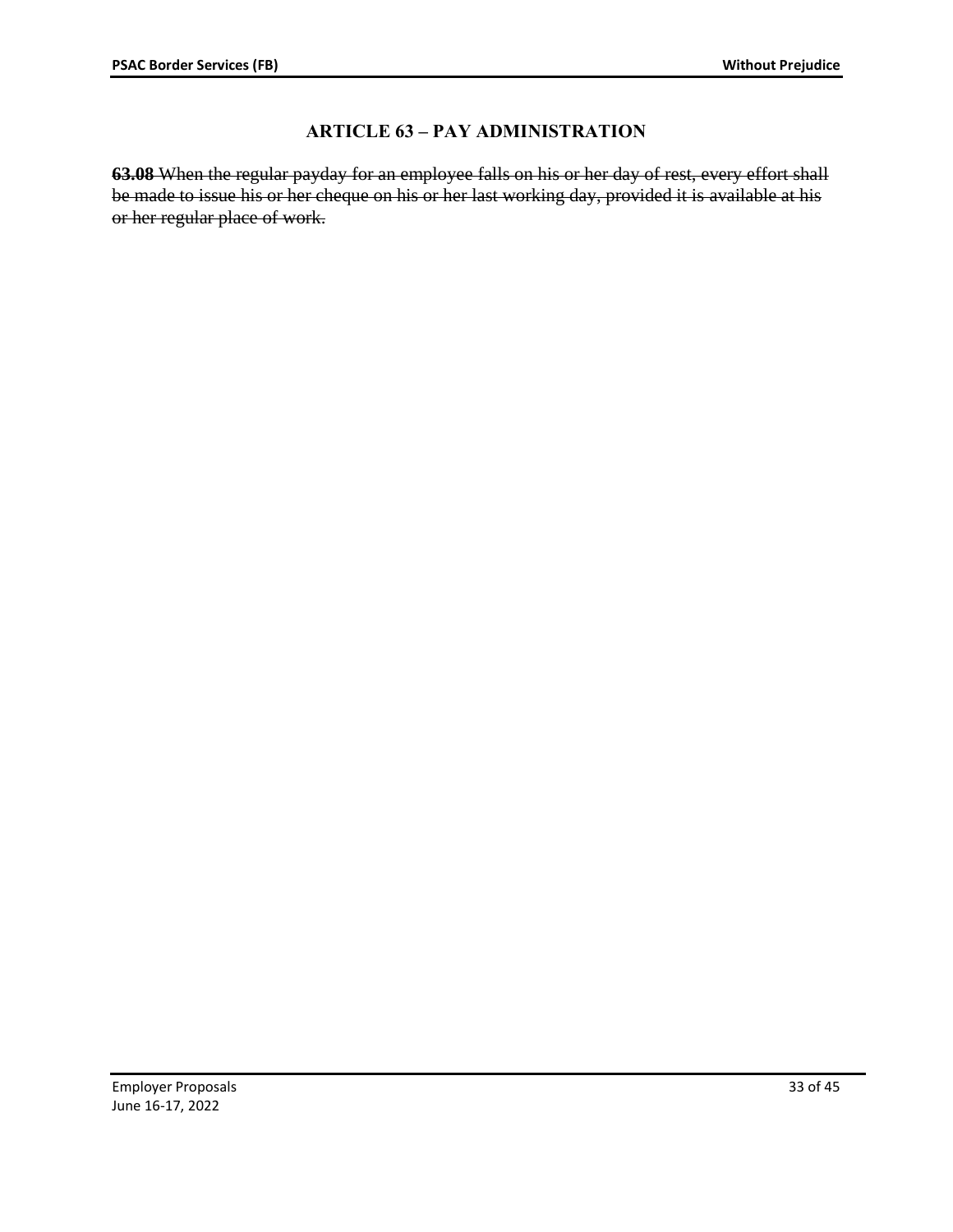# **ARTICLE 65 - DURATION**

<span id="page-33-0"></span>*The Employer wishes to discuss the duration.*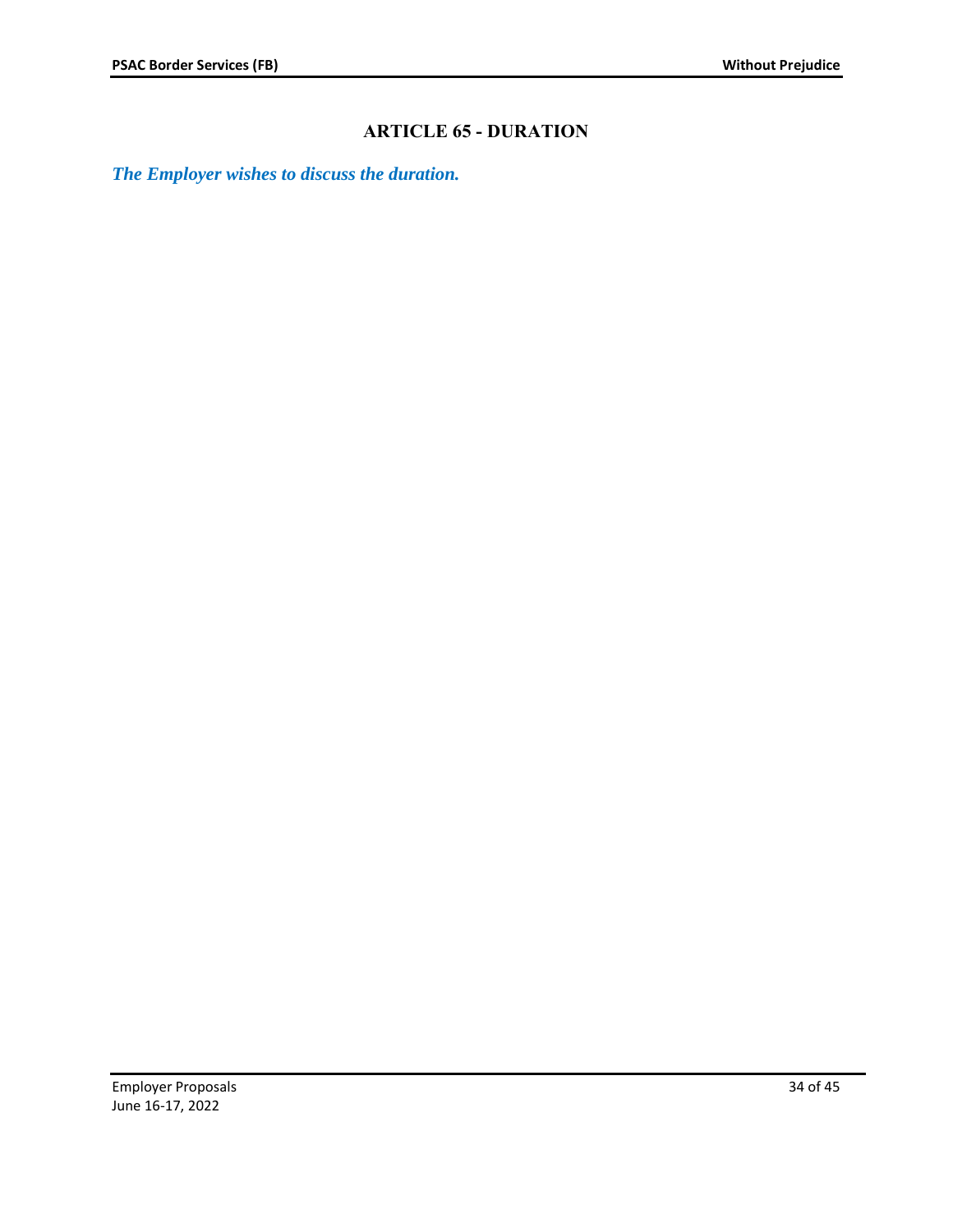# **APPENDIX A FB: BORDER SERVICES GROUP ANNUAL RATES OF PAY**

<span id="page-34-0"></span>*The Employer wishes to discuss the rates of pay and pay notes.*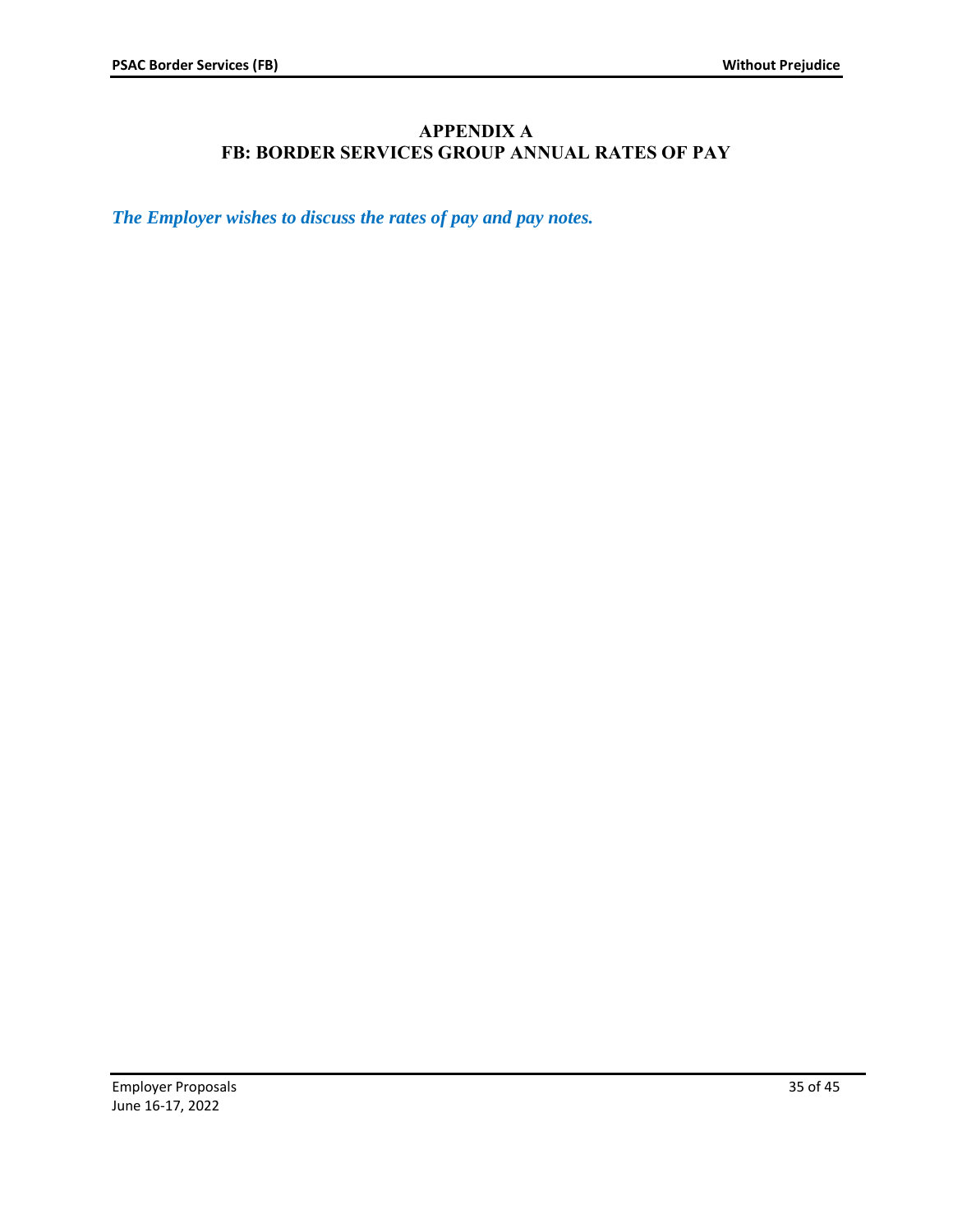# **APPENDIX C WORKFORCE ADJUSTMENT**

<span id="page-35-0"></span>*The Employer wishes to discuss changes to the Appendix.*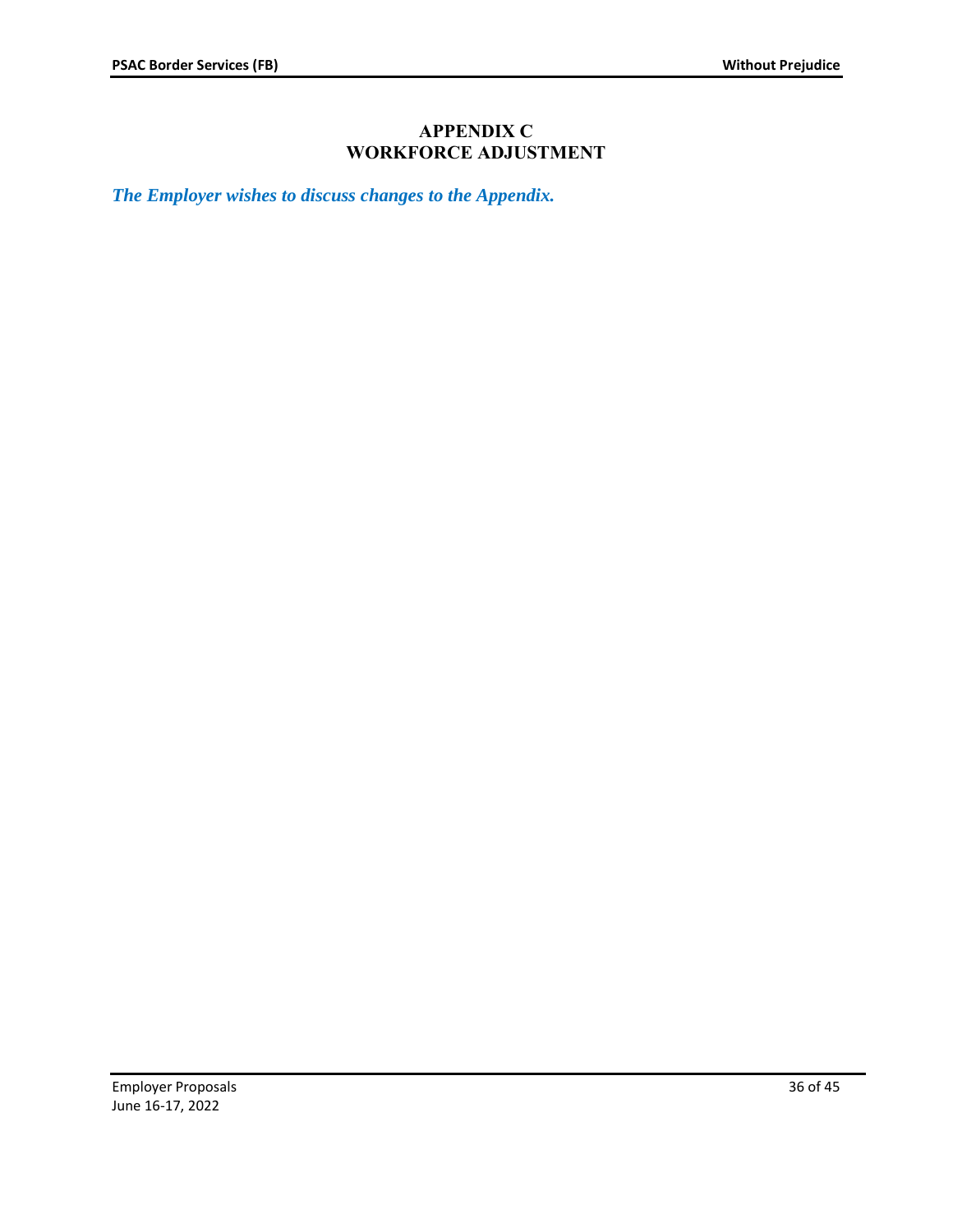# **APPENDIX D**

# <span id="page-36-0"></span>**MEMORANDUM OF UNDERSTANDING BETWEEN THE TREASURY BOARD OF CANADA AND THE PUBLIC SERVICE ALLIANCE OF CANADA WITH RESPECT TO IMPLEMENTATION OF THE COLLECTIVE AGREEMENT**

*The Employer wishes to discuss the Memorandum of Understanding with respect to implementation of the collective agreements.*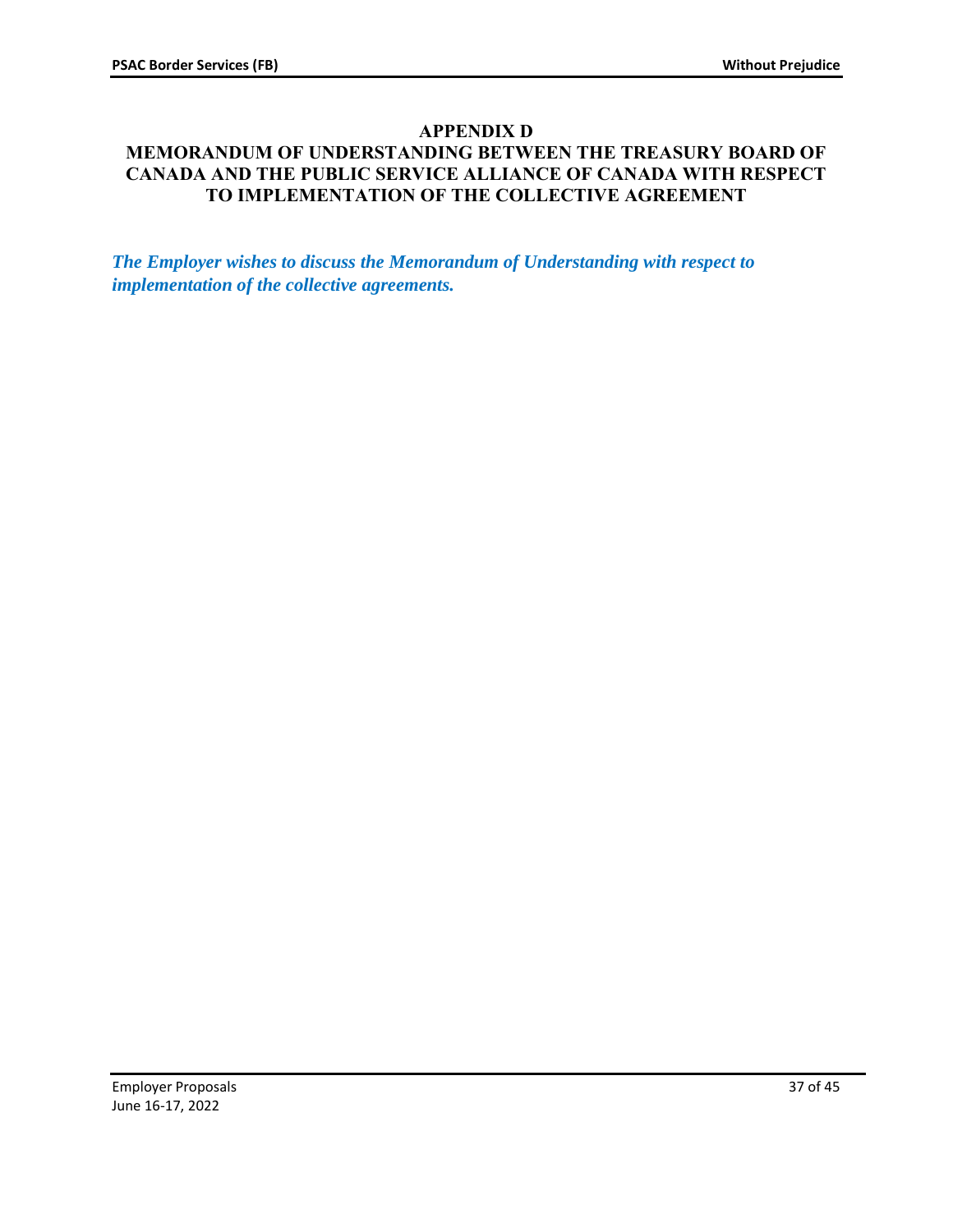### <span id="page-37-0"></span>**APPENDIX E MEMORANDUM OF UNDERSTANDING WITH RESPECT TO A JOINT LEARNING PROGRAM**

[…]

The Employer further agrees to provide six hundred and fifty thousand dollars (\$650,000) to fund a pilot project to develop programs, materials, facilitator training and delivery of workshops tailored to the learning needs of occupational health and safety committees and representatives.

[…]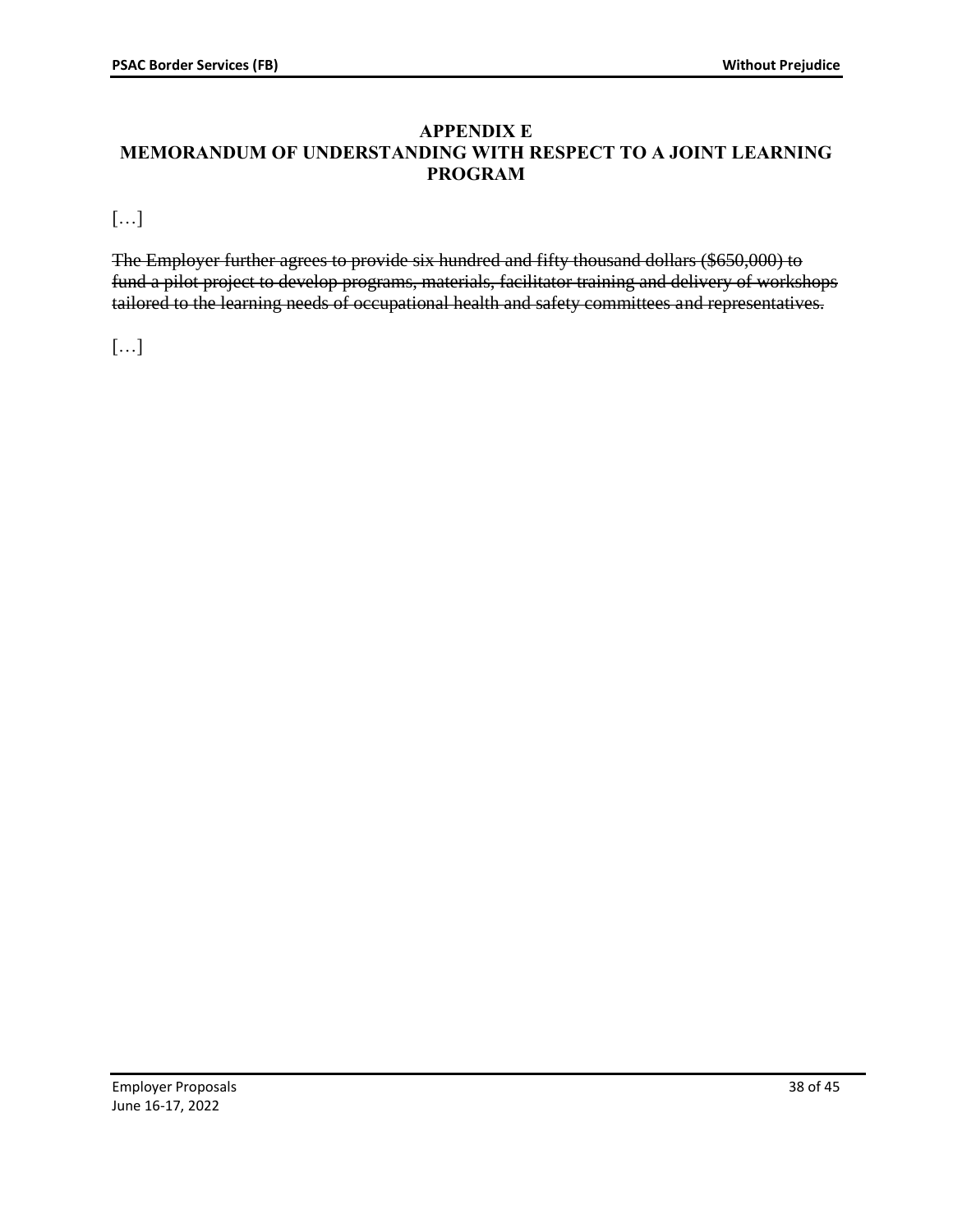### **APPENDIX H**

# <span id="page-38-0"></span>**MEMORANDUM OF UNDERSTANDING SALARY PROTECTION: RED CIRCLING**

# **General**

[…]

3. This Memorandum of Understanding supersedes the *Directive on Terms and Conditions of Employment Regulations Respecting Pay on Reclassification or Conversion* where the **Directive is Regulations are inconsistent with the Memorandum of Understanding.** 

[…]

# **Part I**

Part I of this Memorandum of Understanding shall apply to the incumbents of positions which will be reclassified to a group and/or level having a lower attainable maximum rate of pay after the date this Memorandum of Understanding becomes effective.

[…]

2. Downward reclassification notwithstanding, an encumbered position shall be deemed to have retained for all purposes the former group and level. In respect to the pay of the incumbent, this may be cited as Salary Protection Status and subject to section 3(b) below shall apply until the position is vacated or the attainable maximum of the reclassified level, as revised from time to time, becomes greater than that applicable, as revised from time to time, to the former classification level. Determination of the attainable maximum rates of pay shall be in accordance with the *Directive on Terms and Conditions of Employment Retroactive Remuneration Regulations*.

# **Part II**

Part II of the Memorandum of Understanding shall apply to incumbents of positions who are in holding rates of pay on the date this Memorandum of Understanding becomes effective.

1. An employee whose position has been downgraded prior to the implementation of this memorandum and is being paid at a holding rate of pay on the effective date of an economic increase and continues to be paid at that rate on the date immediately prior to the effective date of a further economic increase, shall receive a lump-sum payment equal to one hundred per cent (100%) of the economic increase for the employee's former group and level (or where a performance pay plan applied to the incumbent, the adjustment to the attainable maximum rate of pay) calculated on his annual rate of pay.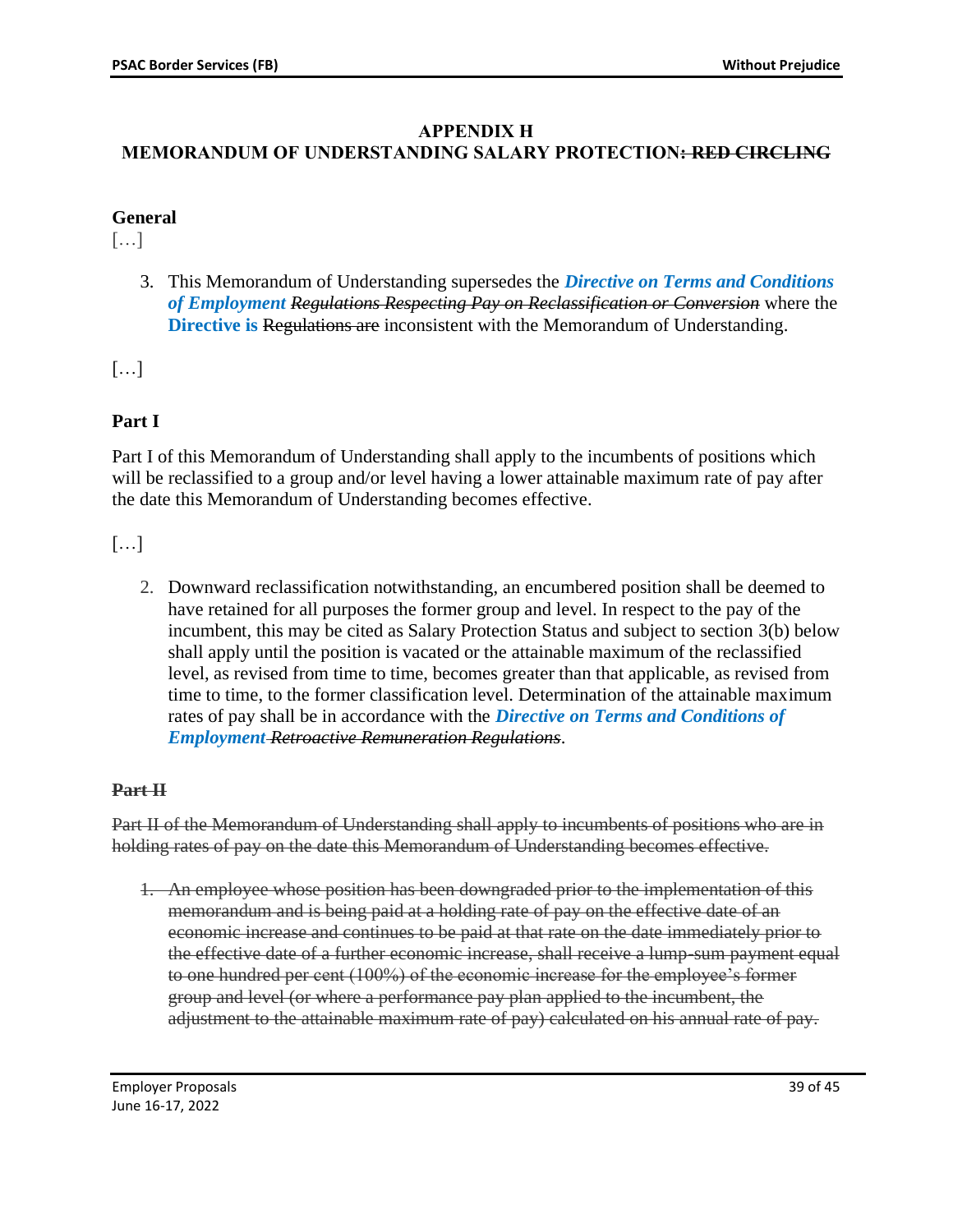2. An employee who is paid at a holding rate on the effective date of an economic increase, but who is removed from that holding rate prior to the effective date of a further economic increase by an amount less than he would have received by the application of paragraph 1 of Part II, shall receive a lump-sum payment equal to the difference between the amount calculated by the application of paragraph 1 of Part II and any increase in pay resulting from his removal from the holding rate.

[…]

**This memorandum of understanding expires on the same date as the collective agreement following the revision of the Directive on Terms and Conditions of Employment.**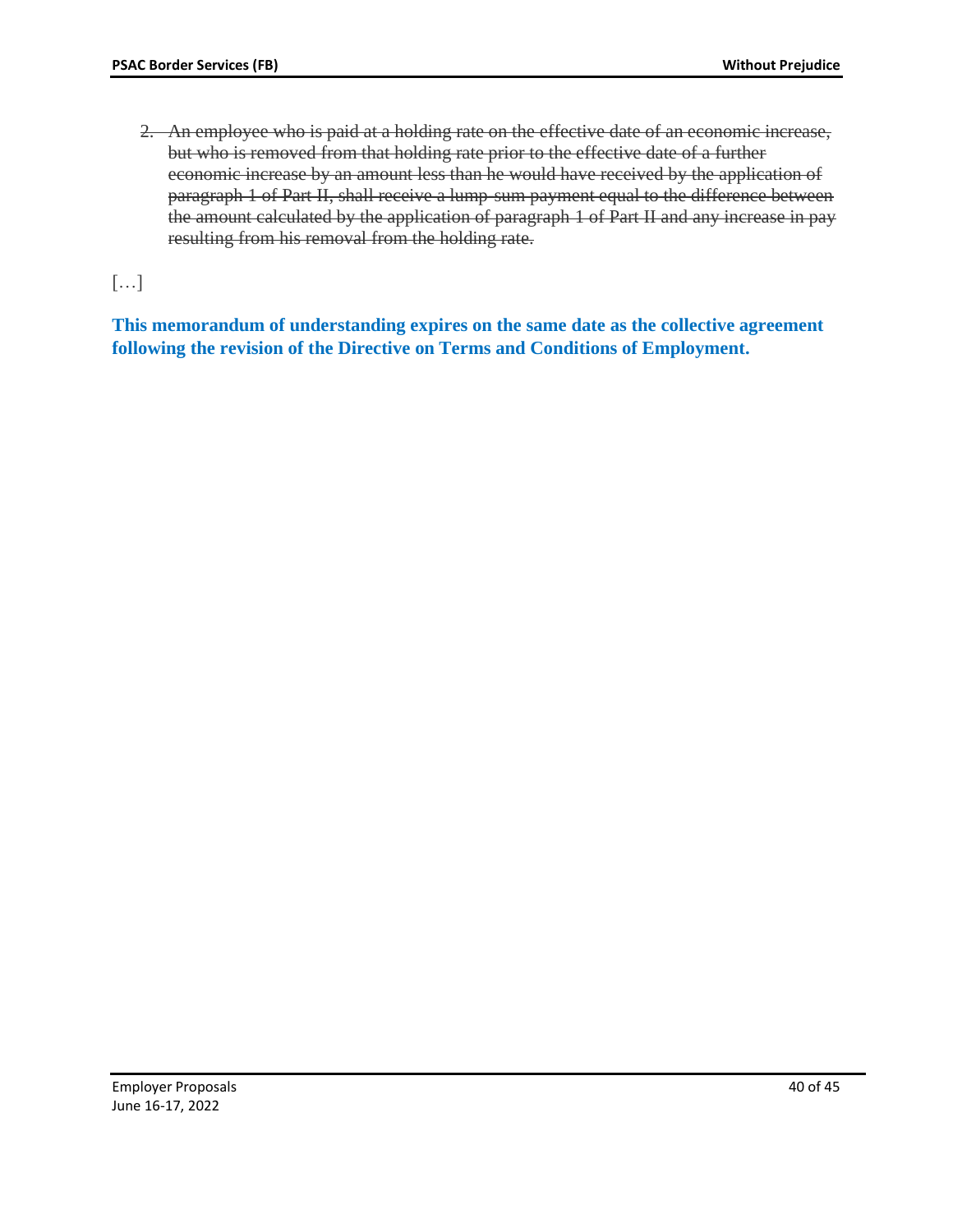# **APPENDIX J**

# <span id="page-40-0"></span>**MEMORANDUM OF UNDERSTANDING BETWEEN THE TREASURY BOARD OF CANADA AND THE PUBLIC SERVICE ALLIANCE OF CANADA IN RESPECT TO LEAVE FOR UNION BUSINESS: COST RECOVERY**

This Memorandum of Understanding (MOU) is to give effect to an agreement reached between the Treasury Board (the Employer) and the Public Service Alliance of Canada (the Union) to implement a system of cost recovery for leave for union business.

### **The parties agree to this MOU as a direct result of current Phoenix pay system implementation concerns related to the administration of leave without pay for union business.**

The elements of the new system are as follows:

- Recoverable paid leave for Union business for periods of up to 3 months of continuous leave per year;
- Cost recovery will be based on actual salary costs during the leave period, to which a percentage of salary, agreed to by the parties, will be added;
- The Employer will pay for all administration costs associated with the operation of this system.

The surcharge will be based on average expected costs incurred by the Employer for payroll taxes, pensions and supplementary benefits during the operation of the program as described above, calculated according to generally accepted practices.

Notwithstanding anything else in this agreement, and as an overarching principle, it will not include costs for benefits that would otherwise be paid by the Employer during an equivalent period of leave without pay. The consequences of the implementation of clause 14.14 will be cost neutral for the Employer in terms of compensation costs, and will confer neither a substantial financial benefit, nor a substantially increased cost, on the Employer.

As per clause 14.14 of this collective agreement, effective on date of signing:

- Leave granted to an employee under clauses 14.02, 14.09, 14.10, 14.12 and 14.13 of the collective agreement will be with pay **for a total cumulative maximum period of three (3) months per fiscal year**;
- The Alliance will reimburse the Employer for the salary and benefit costs of the employee during the period of approved leave with pay according to the terms established by this agreement.

This MOU confirms the terms established by joint agreement between the Employer and the Alliance are as follows: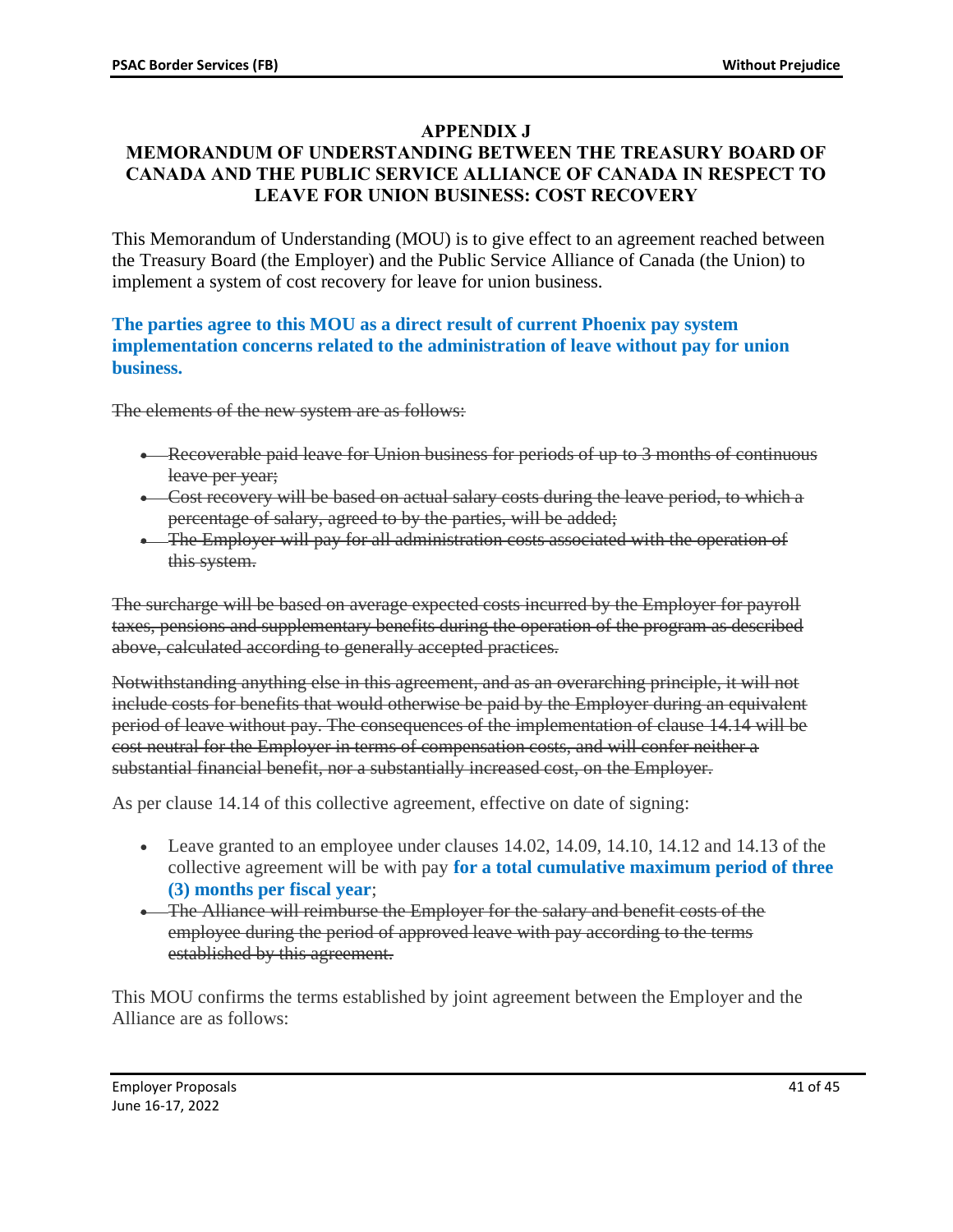- It is agreed that leave with pay granted under the above-noted clauses for Alliance business will be paid for by the Employer effective on the date of signing of this collective agreement, pursuant to this MOU. The Alliance shall then compensate the Employer by remitting an amount equivalent to the actual gross salary paid for each person-day, in addition to which shall also be paid the Employer by the Alliance an amount equal to six per cent (6%) of the actual gross salary paid for each person-day, which sum represents the Employer's contribution for the benefits the employee acquired at work as per the terms established in the appendices noted above.
- On a bimonthly basis and within one hundred and twenty (120) days of the end of the relevant period of leave, the hiring department/agency will invoice the Alliance or Component for the amount owed to them by virtue of this understanding. The amount of the gross salaries and the number of days of leave taken for each employee will be included in the statement.
- The Alliance or Component agrees to reimburse the department/agency for the invoice within sixty (60) days of the date of the invoice.

**This Memorandum of Understanding expires on the expiry of the collective agreement, or upon implementation of the Next Generation Human Resources and Pay system, whichever comes first.**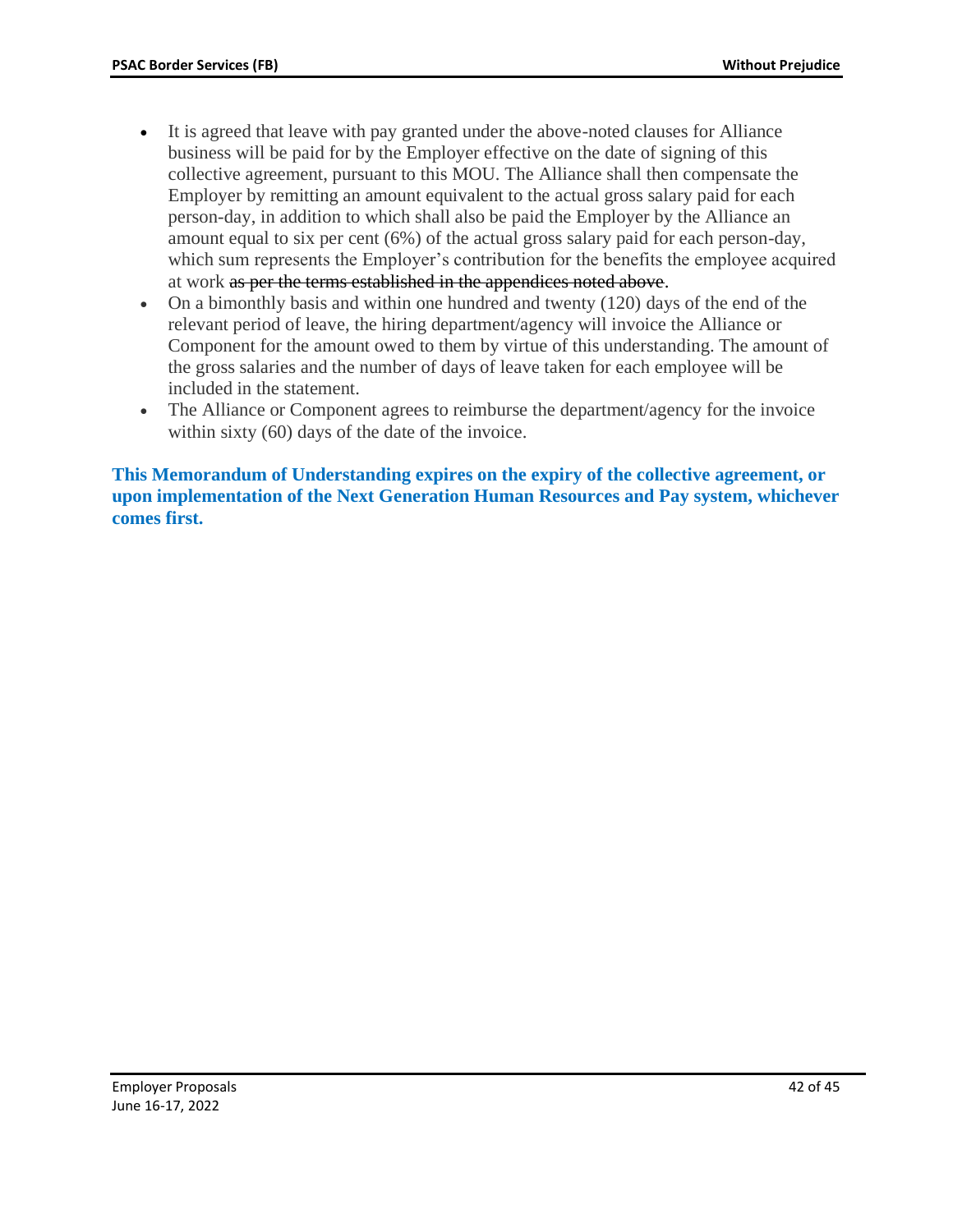### <span id="page-42-0"></span>**APPENDIX O LETTER OF UNDERSTANDING BETWEEN THE TREASURY BOARD OF CANADA AND THE PUBLIC SERVICE ALLIANCE OF CANADA WITH RESPECT TO WORKPLACE CULTURE**

*The Employer wishes to discuss changes to the Appendix.*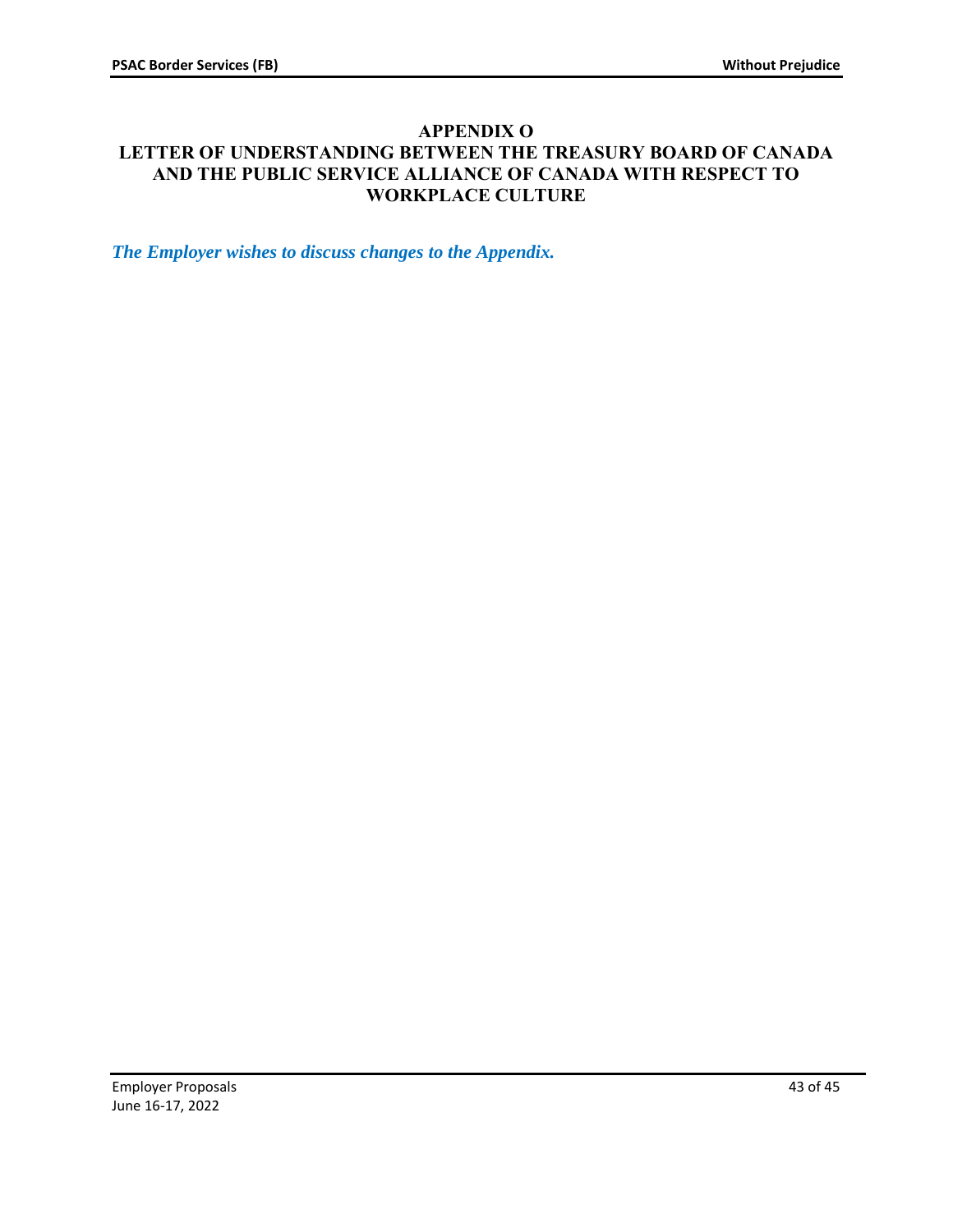# **APPENDIX P**

# <span id="page-43-0"></span>**MEMORANDUM OF UNDERSTANDING BETWEEN THE TREASURY BOARD OF CANADA AND THE PUBLIC SERVICE ALLIANCE OF CANADA WITH RESPECT TO ARTICLE 41 LEAVE WITHOUT PAY FOR THE CARE OF FAMILY AND VACATION SCHEDULING**

*The Employer wishes to discuss the Appendix.*